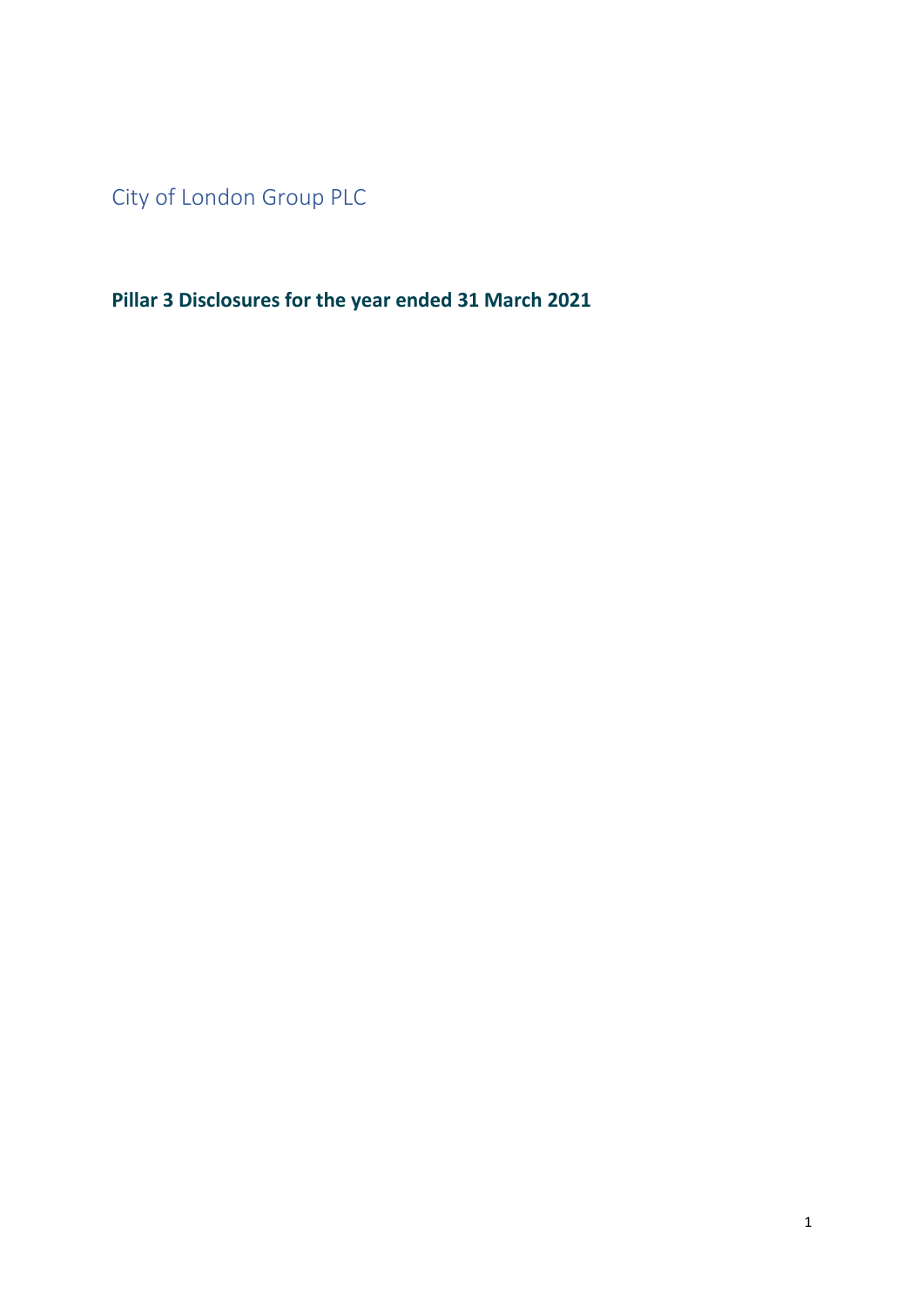## Contents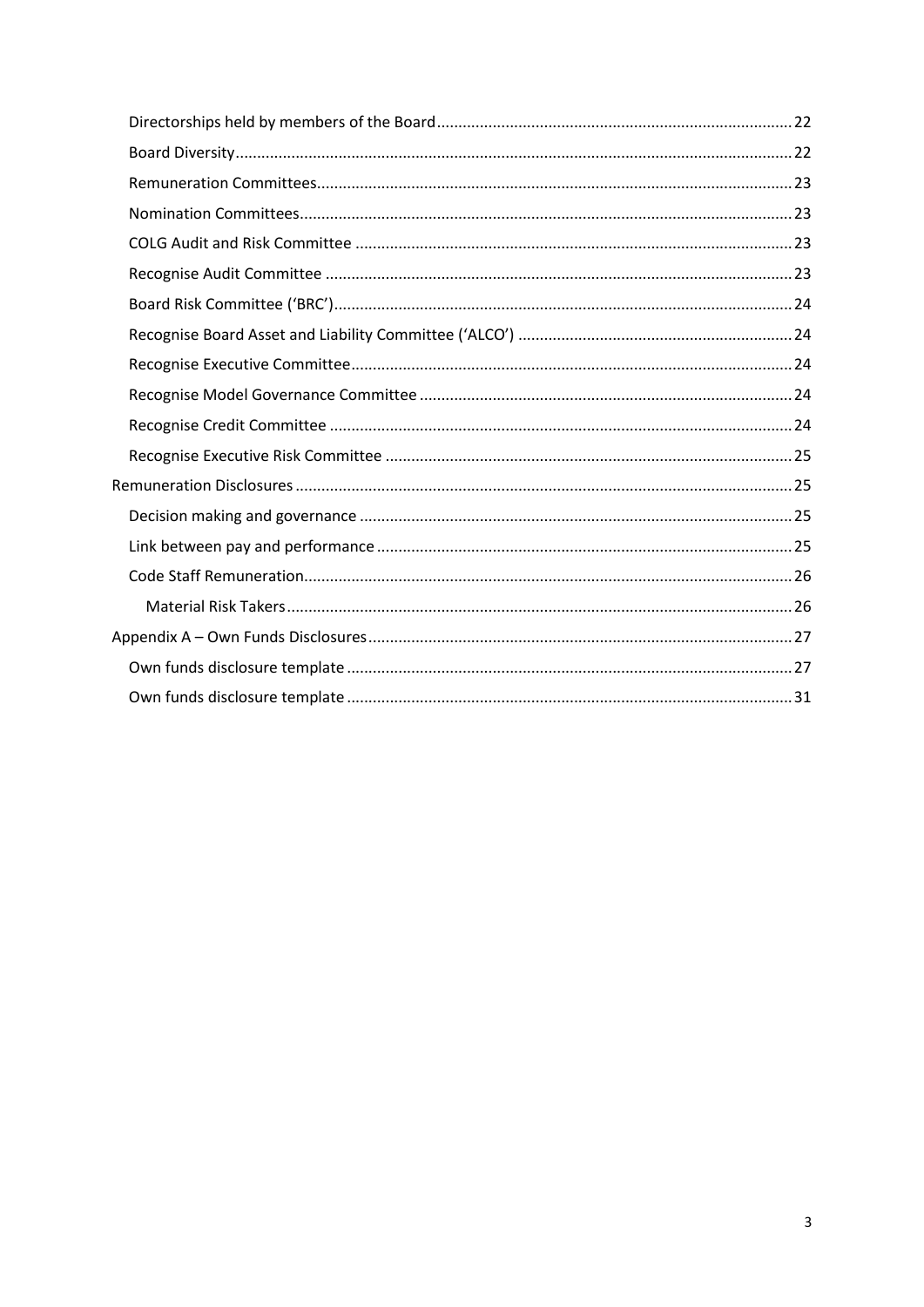## <span id="page-3-0"></span>Overview and Scope

## <span id="page-3-1"></span>Background

This document sets out the consolidated Pillar 3 disclosures for the City of London Group PLC ("COLG") and its subsidiaries ("the Group") as at 31 March 2021. Recognise Bank Limited is a wholly owned subsidiary of COLG.

Recognise Bank Limited ("Recognise Bank" or the "Bank"), is authorised by the Prudential Regulation Authority ("PRA") and regulated by the Financial Conduct Authority ("FCA") and the PRA.

The Basel III framework was implemented in Europe through the Capital Requirements Directive IV ('CRD IV') and came into effect on 1 January 2014. CRD IV defines the level of capital that banks must hold having regard to the risks to which each bank is exposed.

The Basel framework consists of three 'pillars':

• Pillar 1: defines the minimum capital requirements that banks are required to hold for credit, market and operational risks.

• Pillar 2: requires each bank to perform an 'Internal Capital Adequacy Assessment Process' ('ICAAP') to assess the risks to which it is exposed and determine the level of additional capital required over and above Pillar 1 requirements with regard to those risks. The ICAAP is subject to a Supervisory Review and Evaluation Process ('SREP') by the PRA.

• Pillar 3: improves market discipline by requiring banks to publish information on their principal risks, capital structure and risk management.

The CRR has continued to apply in the UK through the transitional period and via the on-boarding of EU legislation at the point the UK left.

## <span id="page-3-2"></span>Basis of disclosure

The purpose of these disclosures is to provide information on the management of risks faced by the Bank and the basis of calculating capital requirements under CRD IV.

The disclosures in this report have been prepared as at 31 March 2021. They should be read in conjunction with the Group's 2021 Annual Report and Accounts, which can be found on the company's website: [\(https://cityoflondongroup.com/new-investor\)](https://cityoflondongroup.com/new-investor).

The Group and the Bank both use the Standardised Approach for calculating the capital requirements for credit risk and for interest rate risk in the banking book, and the Basic Indicator Approach for operational risk. As the Group and the Bank do not operate a trading book there are no exposures to market risk under Pillar 1.

The disclosures have not been, and are not required to be, subject to independent external audit and do not constitute part of the Group's financial statements.

## <span id="page-3-3"></span>Scope of Application

Within the Group, the Bank comprises Recognise Bank Limited and it's fully consolidated subsidiary Property and Funding Solutions Limited. At Group level the Bank is fully consolidated with the parent company, City of London Group plc, alongside its other subsidiaries Credit Asset Management Limited, Professions Funding Limited, Property and Funding Solutions Limited and Acorn to Oaks Financial Services Limited.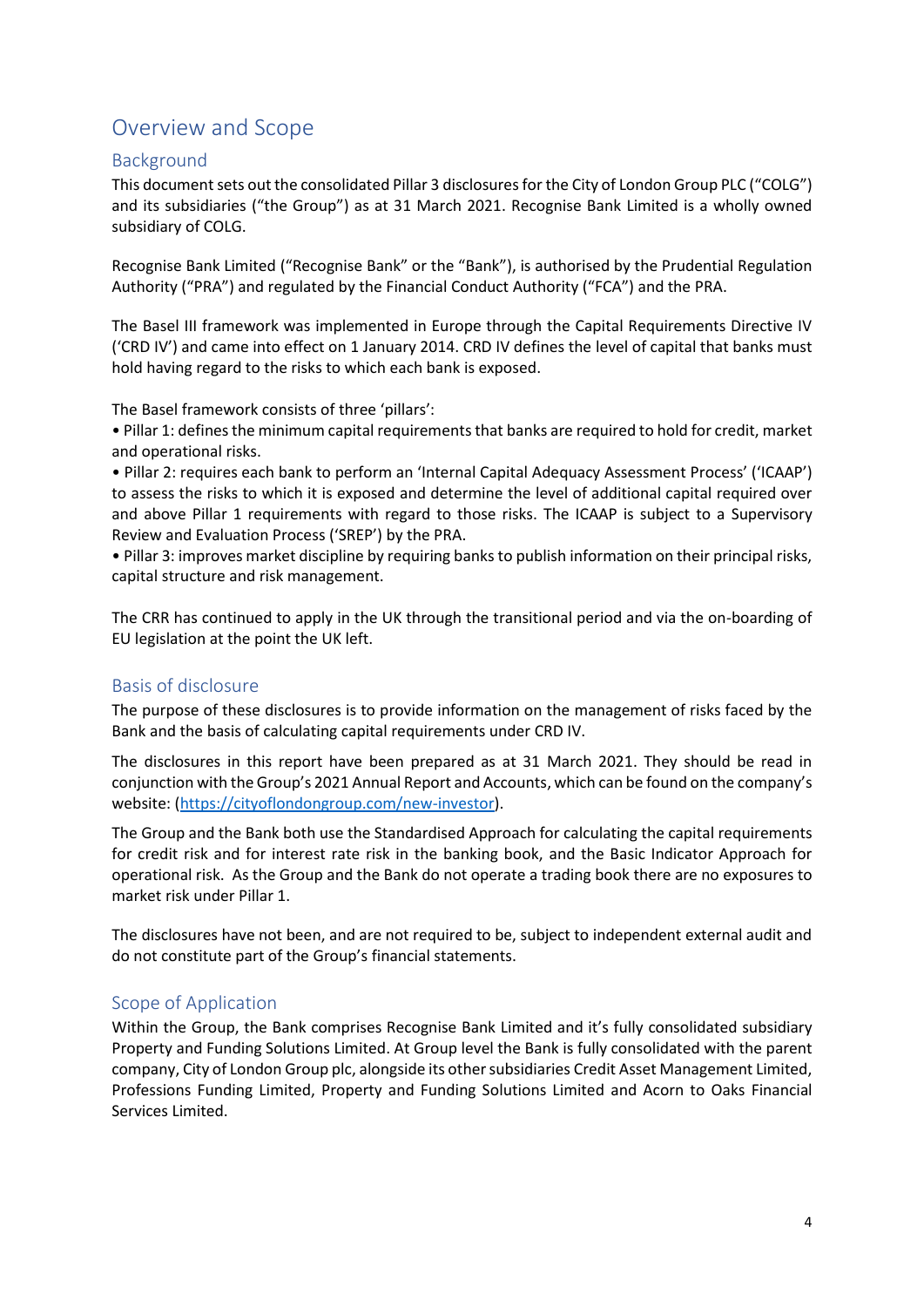Milton Homes Limited, though also a subsidiary of City of London Group plc at 31 March 2021, is not consolidated for regulatory purposes. Milton Homes was sold with the Sale and Purchase Agreement in September 2021 and final completion in March 2022. Acorn to Oaks was also sold in April 2021.

## <span id="page-4-0"></span>Disclosure Policy

The disclosures are prepared in accordance with the Board-approved Group Pillar 3 disclosure policy and reflect considerations of frequency of disclosure, materiality and confidentiality as permitted by the CRR.

The Group's Pillar 3 disclosures have been reviewed and approved by the Board Risk Committee on behalf of the Board.

## <span id="page-4-1"></span>Media and Location

The Group's Pillar 3 disclosures are published on the City of London Group PLC corporate website [\(https://cityoflondongroup.com/new-investor\)](https://cityoflondongroup.com/new-investor) and should be read in conjunction with the Group's Financial Statements for the period ended 31 March 2021 which are available from Companies House or the corporate website. The Financial Statements for Recognise Bank are available from Companies House.

## <span id="page-4-2"></span>Risk Management Framework

## <span id="page-4-3"></span>**Overview**

Effective risk management plays a key role in the successful execution of the Group's strategy, which is set within a defined risk appetite to ensure that the Group delivers its strategic objectives of:

- To build a sustainable, profitable, well capitalised SME Group;
- To be recognised by customers for its:
	- Fairness;
	- Business understanding;
	- Responsiveness;
	- Expertise;
	- Accessibility (including access to the Executive team);
	- Flexibility (in structuring deals);
- To have engaged, passionate colleagues delivering market leading service and solutions;
- To create a compelling brand;
- To utilise the best available technology in delivering solutions to customers; and
- To be recognised by customers and colleagues as the leading SME Group in the United Kingdom.

Whilst at the same time ensuring that the Group maintains the required levels of regulatory capital and sustainable return for the Group's stakeholders to meet these strategic objectives.

## <span id="page-4-4"></span>Risk Culture

The risk culture is set at the top, by the Group and Bank Boards. The Group understands the need for an open and clear risk management approach which is embedded within the organisation and which meets the expectations of its stakeholders. The risk culture of Recognise Bank is designed to facilitate: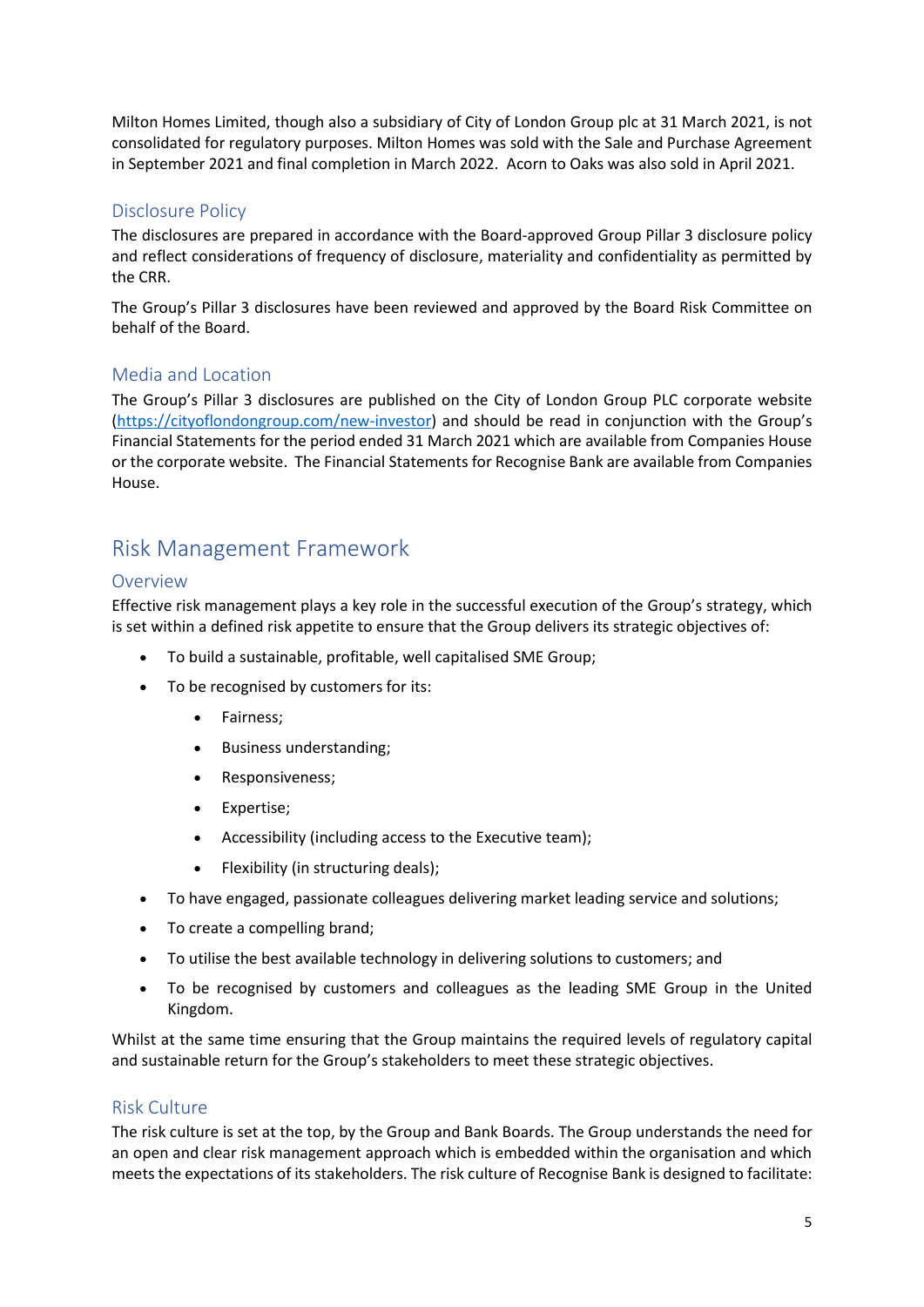- Strong risk awareness across the organisation with a reward structure in line with the risk appetite;
- Risk-aware decision making in line with the strategic goals;
- Clarity in roles and responsibilities within the 3 lines of defence;
- Risk being identified, quantified, managed and reported in a timely fashion; and
- Open and evolving risk awareness across all individuals and functions driven by senior management and facilitated by training, risk champions and forums, with leadership action a core reinforcer within the Group's culture.

## <span id="page-5-0"></span>Components of the Risk Management Framework

The purpose of the Risk Management Framework is to ensure that Recognise Bank operates within the Board approved risk appetite, and that where it does not, it is identified, and an action plan implemented to bring it back within risk appetite.

The Risk Management Framework ensures that: Recognise Bank operates with integrity within the marketplace; Recognise Bank operates within a Board approved risk appetite; and Recognise Bank complies with regulatory requirements and meets the expectations of the regulators.

The Risk Management Framework is set out in the Risk Management Policy, and includes;

- Risk Appetite Statements;
- Governance see below;
- Three Lines of Defence see below;
- Clear roles and responsibilities see below;
- Risk culture and training Training is provided to all new recruits, and refresher training to all colleagues on a regular basis;
- Enterprise Risk Management Risk and Control Self Assessments are maintained for all material risks and by all business areas, and are subject to an oversight and challenge programme by the second line;
- Risk Incidents where risks crystallise they are subject to a risk incident process to ensure we identify areas for improvement;
- Scenario Testing an annual programme of scenario tests based on operational risks crystallising and used to test and evaluate the adequacy of controls; and
- Stress Testing a programme of testing capital and liquidity to severe but plausible stress tests to ensure that the Group continues to meet capital and liquidity requirements.

The Risk Management Framework also incorporates the Internal Capital Adequacy Process (ICAAP), Internal Liquidity Adequacy Process (ILAAP), Recovery and Resolution Planning (RRP), and Operational Resilience including Incident Management and Business Continuity.

## <span id="page-5-1"></span>Risk Appetite Statements

The Board's expression of Risk Appetite is articulated through the Bank's Risk Appetite Statement which outlines the level of risk the Bank is willing to accept across the 15 Key Risks identified in the Recognise Bank's Risk Taxonomy. These are Strategic Risk, Capital risk, Liquidity Risk, Credit Risk, Cyber Risk, Third Party Risk (including Outsourcing Risk), Operational Resilience, Cyber Risk, Data Risk, Conduct Risk, Operational Risk, Compliance Risk, Financial Crime Risk, Climate Change and Regulatory Reporting Risk.

Risk Appetite is expressed in qualitative terms and in quantitative terms though Key Risk Indicators ("KRIs") which allows the Bank to monitor its risk exposure. Recognise Bank's operational performance is measured with reference to the KRIs which include the Liquidity Coverage Ratio and other figures within this disclosure and which are reported to the ERC on a monthly basis.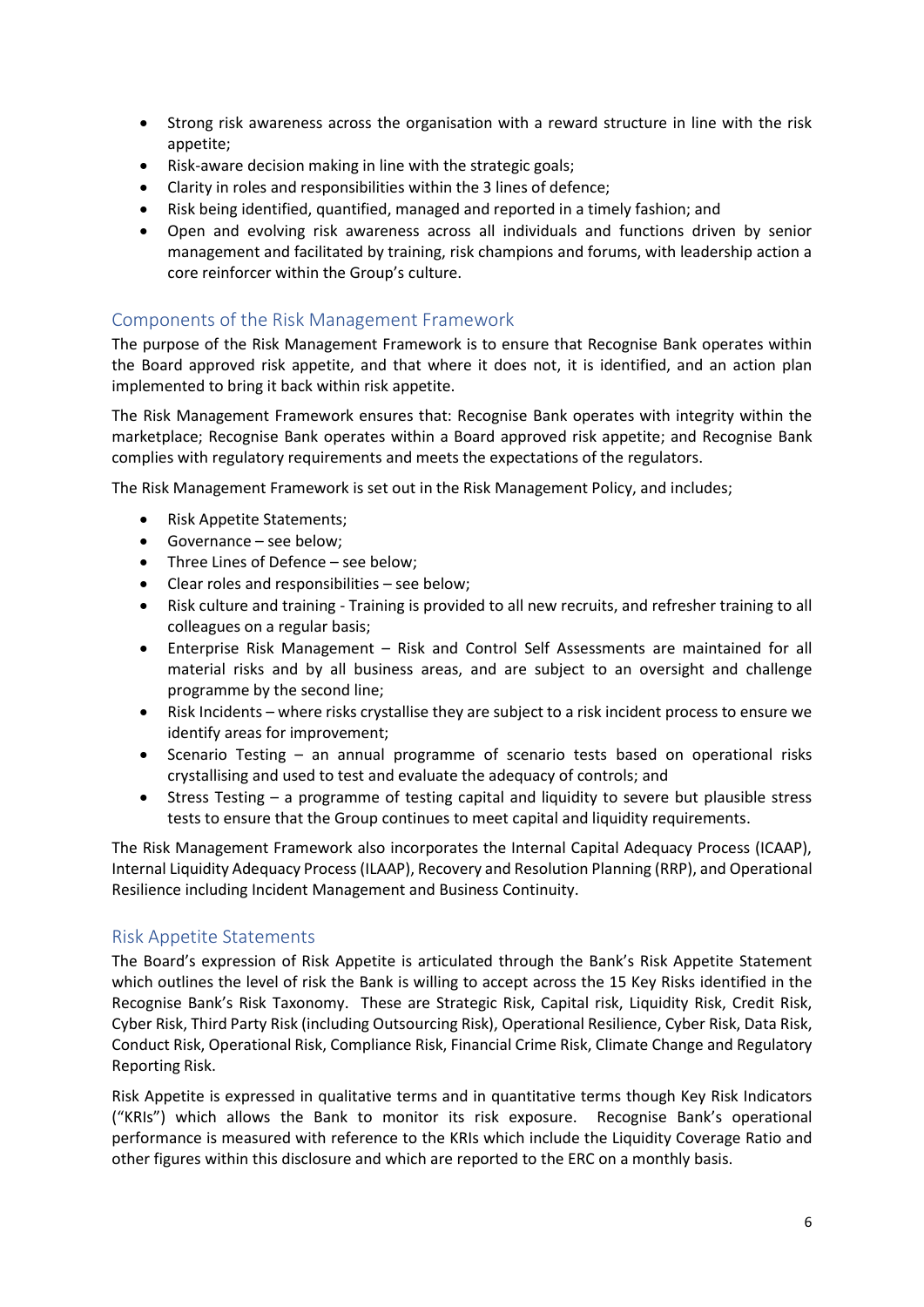## <span id="page-6-0"></span>Three Lines of Defence

#### *First Line of Defence*

The First Line of Defence are the Business Lines, such as Finance, Treasury, IT, HR, Marketing, Savings, Credit and Loan Management, who are responsible for the identification, monitoring and ownership of their risks. Each respective business line is responsible for:

- accepting, managing, and declining risks;
- owning the risks, and implementing controls and/or other methods to mitigate the risks, as required; and
- operating within the Board approved risk appetite statements and supporting limits.

#### *Second Line of Defence*

The Second Line of Defence for the Bank includes both the Risk and Compliance Functions and are responsible for:

- supporting the Board in establishing and maintaining the Risk Management Framework;
- providing independent challenge to the business;
- providing assurance through a compliance monitoring and testing plan;
- providing independent reporting to the Board against risk appetite; and
- reporting to the Board Risk Committee.

#### *Third Line of Defence*

The Internal Audit function is Recognise Bank'sthird line of defence and it reviews the internal control environment, including culture, and governance. Internal Audit report directly to the Recognise Bank Audit Committee.

## <span id="page-6-1"></span>Roles and Responsibilities

The responsibility for the key risks within the Bank is as follows. These responsibilities are recorded in the individuals Statement of Responsibilities, which are signed by the individuals.

The respective risks are aggregated and overviewed by the CRO as Second Line of Defence and reported to Executive Risk Committee ("ERC"), Board Risk Committee ("BRC") and the Board monthly with escalation as required.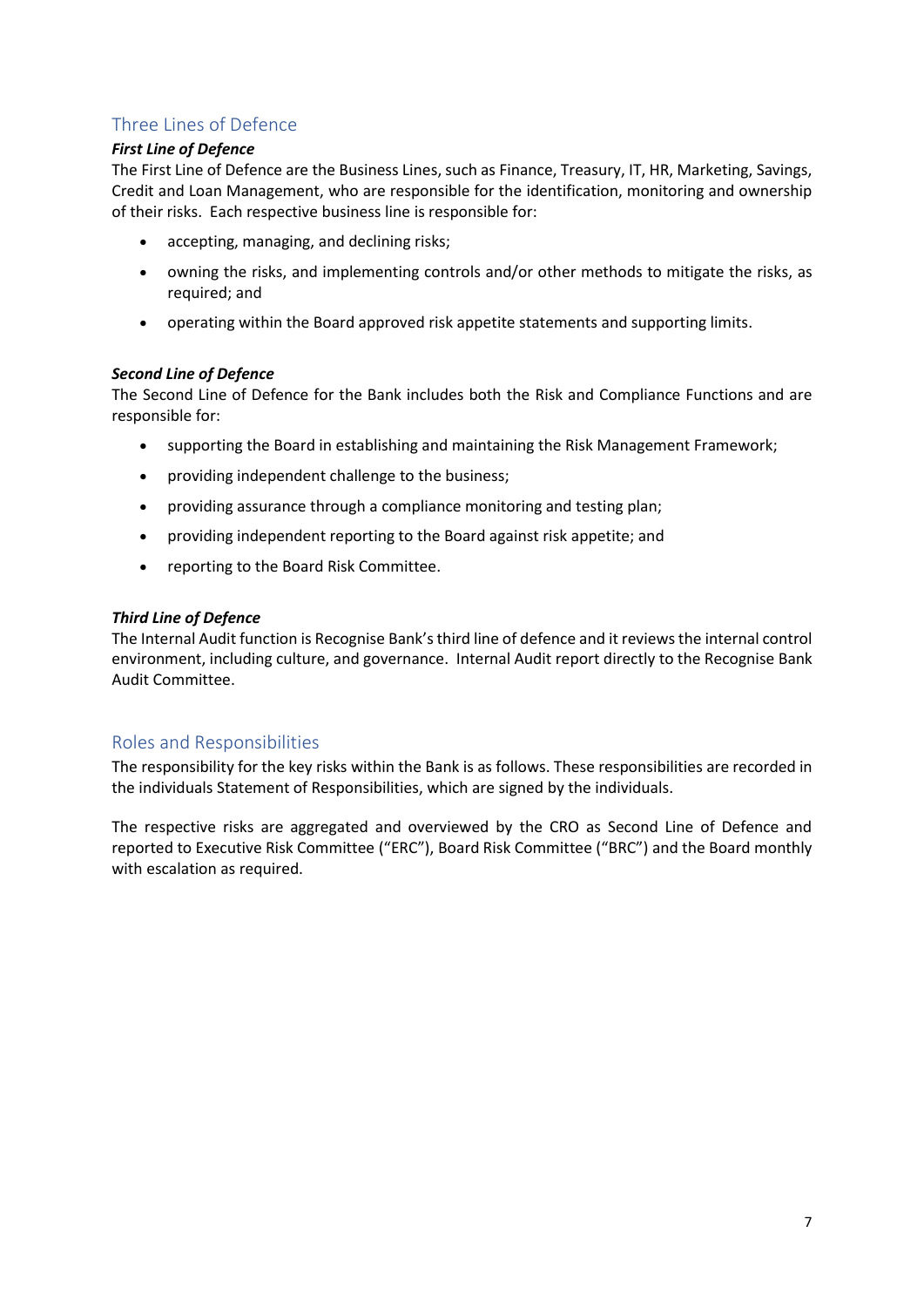| Key Risk                         | Responsible Officer            | Committee                       |
|----------------------------------|--------------------------------|---------------------------------|
| Capital Adequacy                 | <b>Chief Financial Officer</b> | <b>Board</b>                    |
| Liquidity Risk                   | <b>Chief Financial Officer</b> | Asset and Liability Committee   |
| Interest Rate Risk               | <b>Chief Financial Officer</b> | Asset and Liability Committee   |
| Credit Risk                      | <b>Chief Credit Officer</b>    | <b>Credit Committee</b>         |
| <b>Regulatory Reporting Risk</b> | <b>Chief Financial Officer</b> | Board                           |
| <b>Operational Resilience</b>    | Chief Technology Officer       | <b>Executive Risk Committee</b> |
| <b>Third Party Risk</b>          | Chief Technology Officer       | <b>Executive Risk Committee</b> |
| Cyber Risk                       | Chief Technology Officer       | Executive Risk Committee        |
| Data Risk                        | Chief Technology Officer       | <b>Executive Risk Committee</b> |
| <b>Operational Risk</b>          | All ExCo Members               | Executive Risk Committee        |
| <b>Strategic Risk</b>            | <b>Chief Executive Officer</b> | Executive Committee ("ExCo")    |
| <b>Conduct Risk</b>              | All ExCo Members               | <b>Executive Risk Committee</b> |
| <b>Compliance Risk</b>           | All ExCo Members               | <b>Executive Risk Committee</b> |
| <b>Financial Crime Risk</b>      | All ExCo Members               | <b>Executive Risk Committee</b> |
| Climate Change                   | <b>Chief Risk Officer</b>      | <b>Executive Risk Committee</b> |

## <span id="page-7-0"></span>Key Risks

The Principal Risks the Bank faces are:

- Credit Risk
- Capital and Liquidity Risk
- Interest Rate Risk
- Operational Risk

These should not be regarded as a comprehensive list of all the risk and uncertainties faced by the Bank but rather a summary of the primary risks which have the potential to significantly impact the achievement of strategic objectives.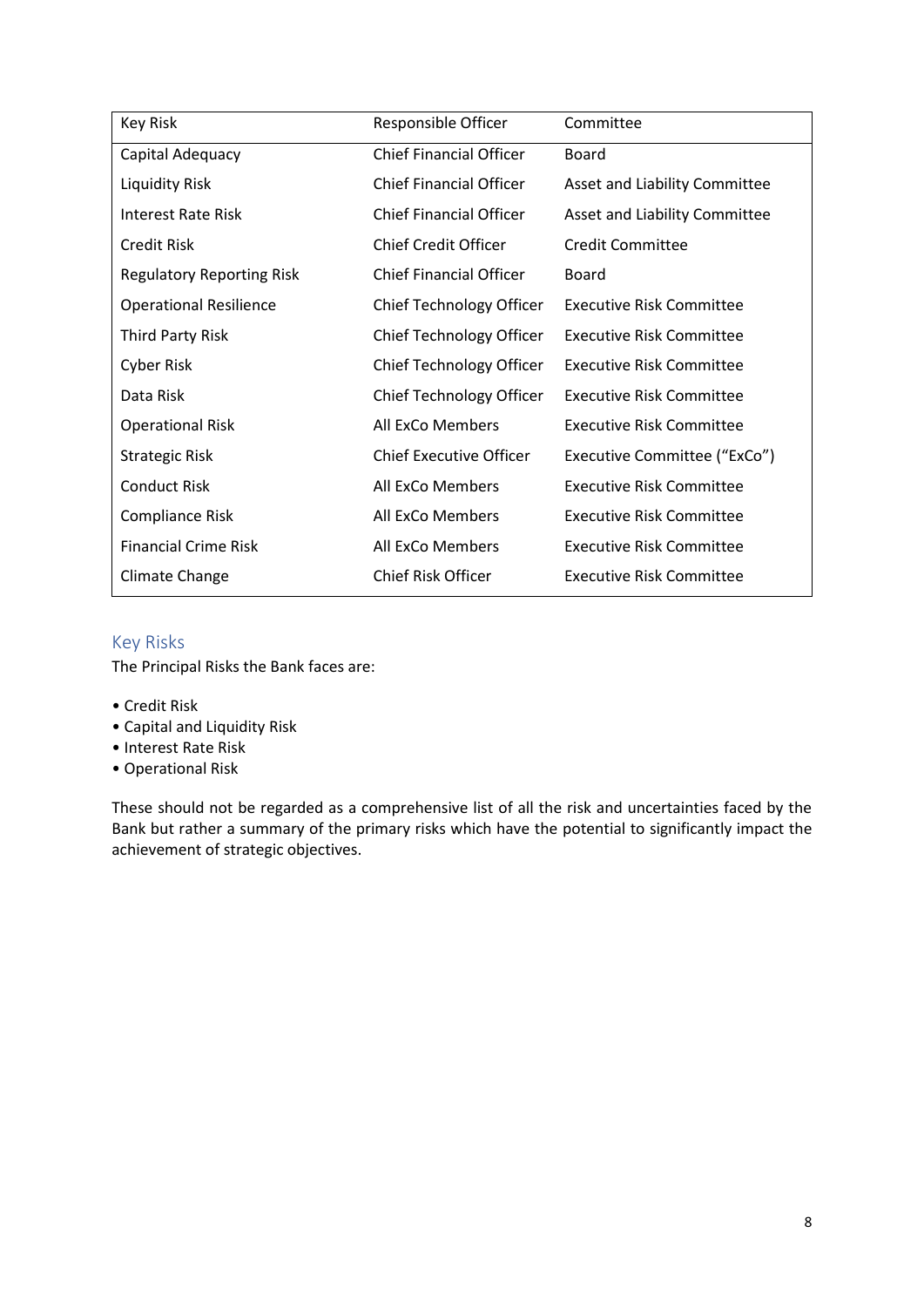# <span id="page-8-0"></span>Capital Resources and Capital Adequacy

Capital risk is the risk that Recognise Bank has (or will have) insufficient capital to address the various risks to which it is exposed with the potential impact that it may have to implement the Recovery Plan and/or its Solvent Wind Down Plan.

In order to manage this risk we;

- hold capital at a level significantly in excess of the minimum requirements;
- operate a capital planning framework that sets out current and forecast capital, and ensures there is sufficient capital to withstand a stressed scenario;
- monitor and report actual and forecast capital resources in excess of actual and forecast capital resource requirements against risk appetite reporting to Board ALCO and to the Board;
- Maintain a Capital Contingency Plan (CCP) that sets out the management of capital in business as usual, the managements actions where the risk is enhanced, and the management actions if the capital risk appetite is (or is forecast to be) breached; and
- Update the ICAAP document at least annually, or more frequently if changes in the business, strategy, nature or scale of the Bank's activities or operational environment suggest that the current level of capital resources are no longer adequate.

At 31 March 2021 and throughout the period of the financial year where Recognise Bank was authorised the Group and the Bank complied with the capital requirements that were in force as set out by European and UK legislation, and enforced by the PRA, and with its risk appetite.

## <span id="page-8-1"></span>Capital Resources

Common Equity Tier 1 ("CET1") capital consists of ordinary shares, associated share premium and allowable reserves. The CET1 available to the Group and the Bank is calculated after deducting certain regulatory adjustments. For both the Group and the Bank, the most significant being current period and prior period accumulated losses as well as intangible assets. The total capital resources of the Group and the Bank consist entirely of CET1 capital.

The table below shows the composition of both the Group's and Bank's regulatory capital resources at 31 March 2021 as measured under CRD IV.

| <b>Regulatory Capital</b>                         | Group     | <b>Bank</b> |
|---------------------------------------------------|-----------|-------------|
|                                                   | £'000     | £'000       |
|                                                   |           |             |
| Share capital                                     | 1,615     | 40,141      |
| Share premium                                     | 82,775    |             |
| Retained earnings                                 | (48, 652) | (12, 735)   |
| Capital reserve                                   | 3,648     |             |
| Shareholders' equity                              | 39,386    | 27,406      |
| Prudential filters: deductions from CET1 capital: |           |             |
| Intangible assets $1$                             | (1, 775)  | (1,028)     |
| Other deductions <sup>2</sup>                     | (2,815)   | (7)         |
| <b>Total Common Equity Tier 1 (CET1) capital</b>  | 34,796    | 26,371      |
| <b>Total Regulatory Capital</b>                   | 34,796    | 26,371      |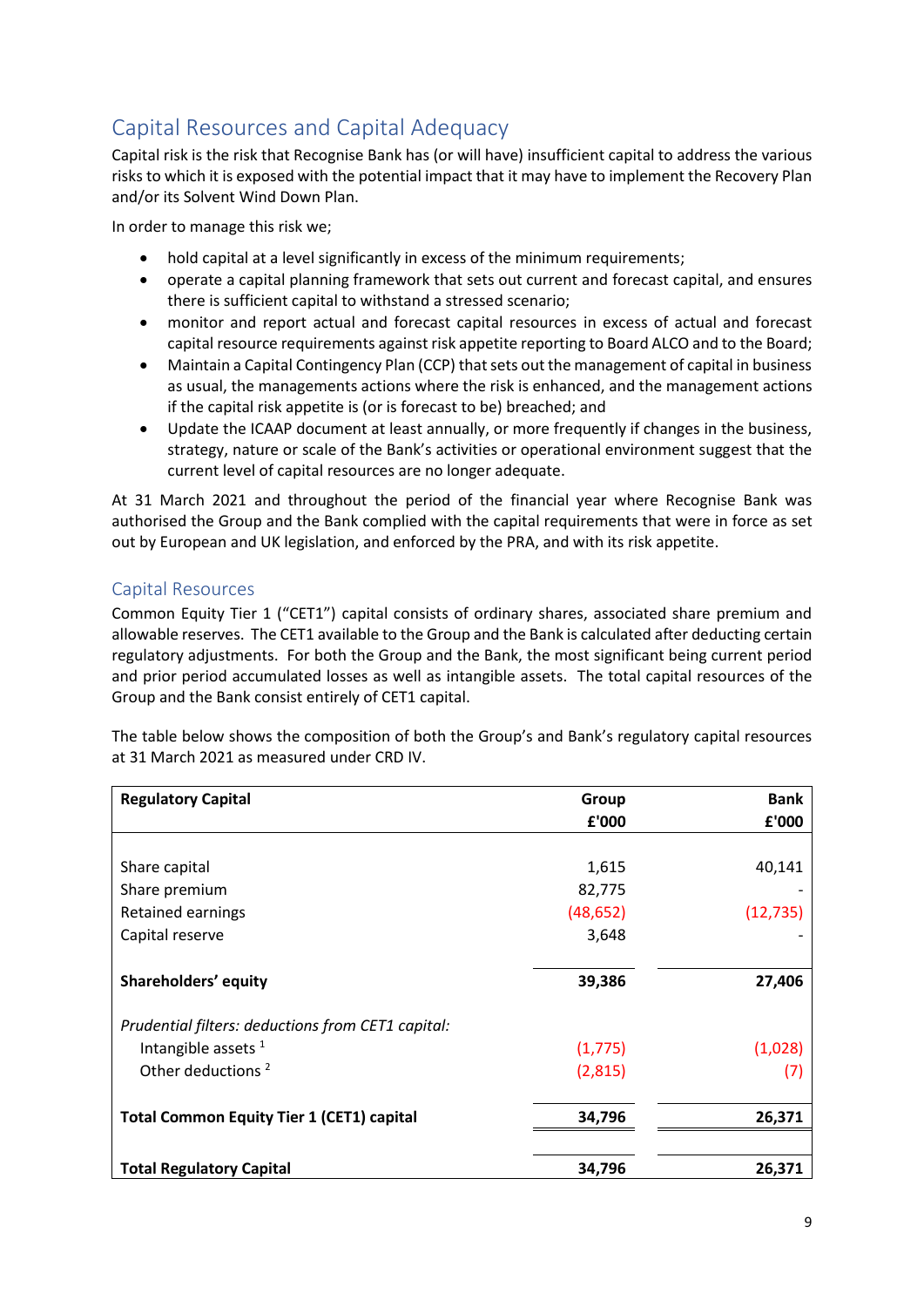- $1 -$  The Group has not taken advantage of the "CRR Quick Fix" package to allow intangible assets not to be deducted from CET1 capital.
- $2$  Other deductions for the Group consists primarily of an Article 3 CRR deduction to the carrying value of Milton Homes, which was subsequently sold.

## <span id="page-9-0"></span>Minimum Capital Requirement

The following tables analyse both the Group's and Bank's credit risk exposures as at 31 March 2021 by exposure classes:

|                                            | 2021                                         |                                                       |                           |                                          |  |  |  |
|--------------------------------------------|----------------------------------------------|-------------------------------------------------------|---------------------------|------------------------------------------|--|--|--|
| Group                                      | <b>Net</b><br>Exposure <sup>1</sup><br>£'000 | Average<br>original<br>exposure <sup>2</sup><br>£'000 | RWA <sup>3</sup><br>£'000 | Pillar 1 Capital<br>requirement<br>£'000 |  |  |  |
|                                            |                                              |                                                       |                           |                                          |  |  |  |
| Central governments or central banks       | 6,493                                        | 12,516                                                |                           |                                          |  |  |  |
| Institutions                               | 14,926                                       | 12,636                                                | 3,920                     | 314                                      |  |  |  |
| Corporate                                  | 5,642                                        | 6,289                                                 | 5,642                     | 451                                      |  |  |  |
| Retail                                     | 5,612                                        | 6,656                                                 | 3,206                     | 256                                      |  |  |  |
| Secured by mortgages on immovable property | 18,265                                       | 16,161                                                | 10,409                    | 833                                      |  |  |  |
| Exposures in default                       | 389                                          | 524                                                   | 583                       | 47                                       |  |  |  |
| Other items                                | 2,071                                        | 1,781                                                 | 2,537                     | 203                                      |  |  |  |
|                                            |                                              |                                                       |                           |                                          |  |  |  |
| Total credit risk exposure at 31 March     | 53,398                                       | 56,563                                                | 26,297                    | 2,104                                    |  |  |  |

|                                            |                                     |                                              | 2021             |                                 |
|--------------------------------------------|-------------------------------------|----------------------------------------------|------------------|---------------------------------|
| <b>Recognise Bank</b>                      | <b>Net</b><br>Exposure <sup>1</sup> | Average<br>original<br>exposure <sup>2</sup> | RWA <sup>3</sup> | Pillar 1 Capital<br>requirement |
|                                            | £'000                               | £'000                                        | £'000            | £'000                           |
| Central governments or central banks       | 6,493                               | 12,516                                       |                  |                                 |
| <b>Institutions</b>                        | 11,225                              | 9,073                                        | 3,180            | 254                             |
|                                            |                                     |                                              |                  |                                 |
| Retail                                     | 202                                 | 101                                          | 115              | 9                               |
| Secured by mortgages on immovable property | 18,265                              | 16,161                                       | 10,409           | 833                             |
| Other items                                | 321                                 | 244                                          | 787              | 63                              |
| Total credit risk exposure at 31 March     | 36,506                              | 38,095                                       | 14,491           | 1,159                           |

Prior year comparison is not shown as the Bank first became subject to regulation during the financial year ended 31 March 2021.

- $1 -$  The Net exposure is set out after provisions and pre-conversion factors
- $2 -$  The average original exposure values are calculated by aggregating the original exposures for the last 2 quarters of the financial year ended 31 March 2021 and dividing by 2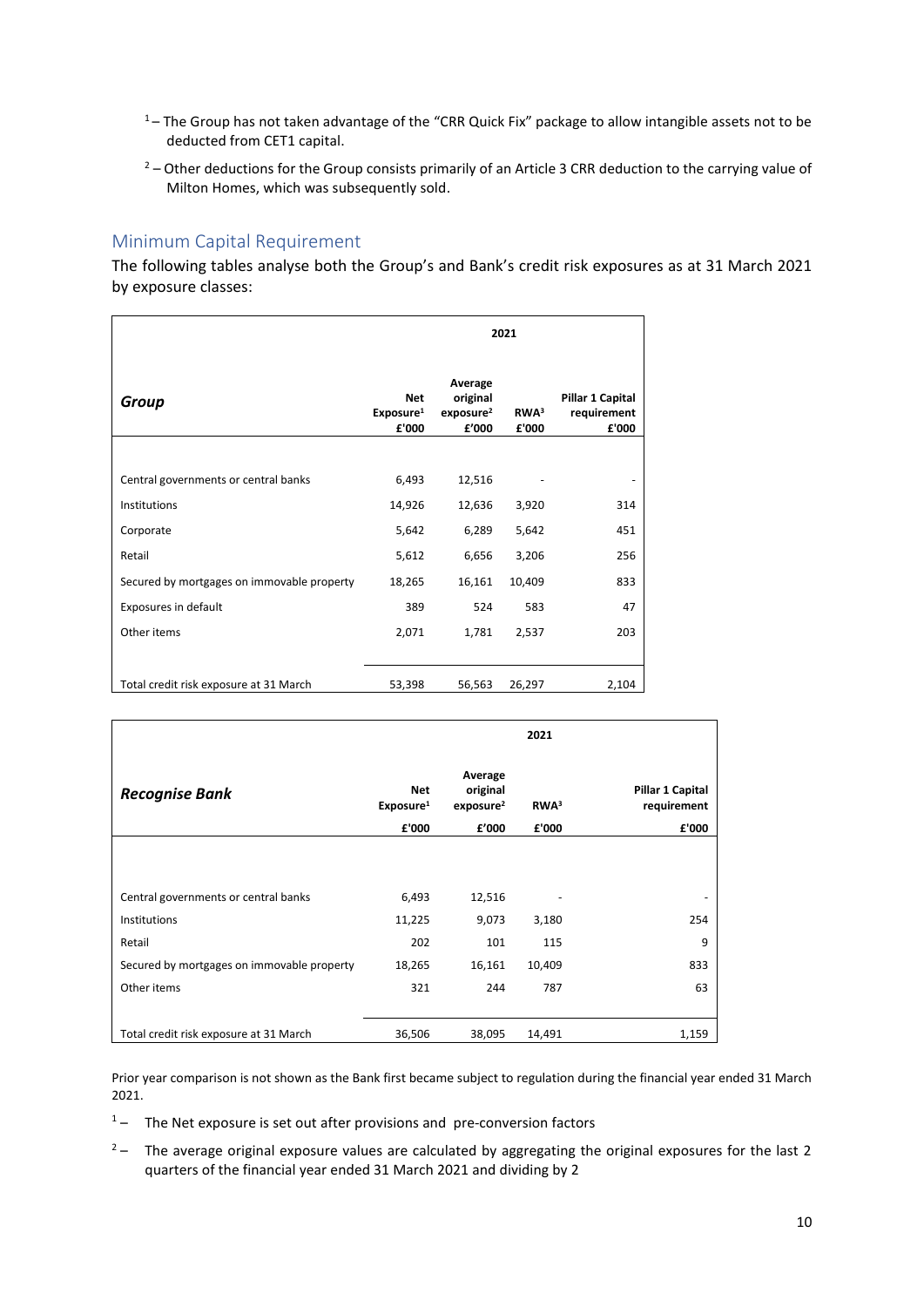<sup>3</sup> – The risk weighted assets are stated after applying the SME Support Factor of 76.19% to exposures to SMEs that are below 1.5m Euros. The Group has elected not to take advantage of the "CRR quick Fix" that would permit the application of the revised SME Support Factor.

|                                                           | Group  | <b>Bank</b> |
|-----------------------------------------------------------|--------|-------------|
| <b>Risk Weighted Assets and Capital Ratios</b>            | £'000  | £'000       |
| <b>Risk Weighted Assets ("RWAs")</b>                      |        |             |
| Credit Risk                                               | 26,297 | 14,491      |
| <b>Operational Risk</b>                                   | 23,435 | 18,949      |
| <b>Total RWAs</b>                                         | 49,732 | 33,440      |
| <b>Capital Ratios</b>                                     |        |             |
| Common Equity Tier 1 ("CET1") Ratio & Total Capital Ratio | 69.97% | 78.86%      |

The table below shows both the Group's and the Bank's total capital requirement at 31 March 2021.

The table below shows both the Group's and the Bank's Pillar 1 requirements at 31 March 2021.

|                                                           | Group  | <b>Bank</b> |
|-----------------------------------------------------------|--------|-------------|
| <b>Pillar 1 Capital Requirement</b>                       | £'000  | £'000       |
|                                                           |        |             |
| Capital Resources Requirement - Pillar 1                  |        |             |
|                                                           |        |             |
| <b>Credit Risk</b>                                        | 2,104  | 1,159       |
| <b>Operational Risk</b>                                   | 1,875  | 1,516       |
| <b>Total Pillar 1 Requirement</b>                         | 3,979  | 2,675       |
|                                                           |        |             |
| <b>Capital Resources</b>                                  | 34,796 | 26,371      |
|                                                           |        |             |
| Capital resources surplus over Total Pillar 1 Requirement | 30,817 | 23,696      |

The Group has adopted a "Pillar 1 plus" approach to determine the level of capital the Bank needs to hold. Under this approach Pillar 1 is capital assigned to credit and operational risk following the standardised approaches.

Pillar 2A is capital assigned to credit and operational risk where Pillar 1 capital is insufficient to meet the risks to which Recognise Bank is exposed; and risks to which Recognise Bank is exposed that are not covered by Pillar 1. This includes interest rate risk, and concentration risk. The Total Capital Requirement is the sum of the Pillar 1 Requirement and the Pillar 2A assessment.

At all times the Group and Bank's capital positions must be within risk appetite, and in excess of the Total Capital Requirement.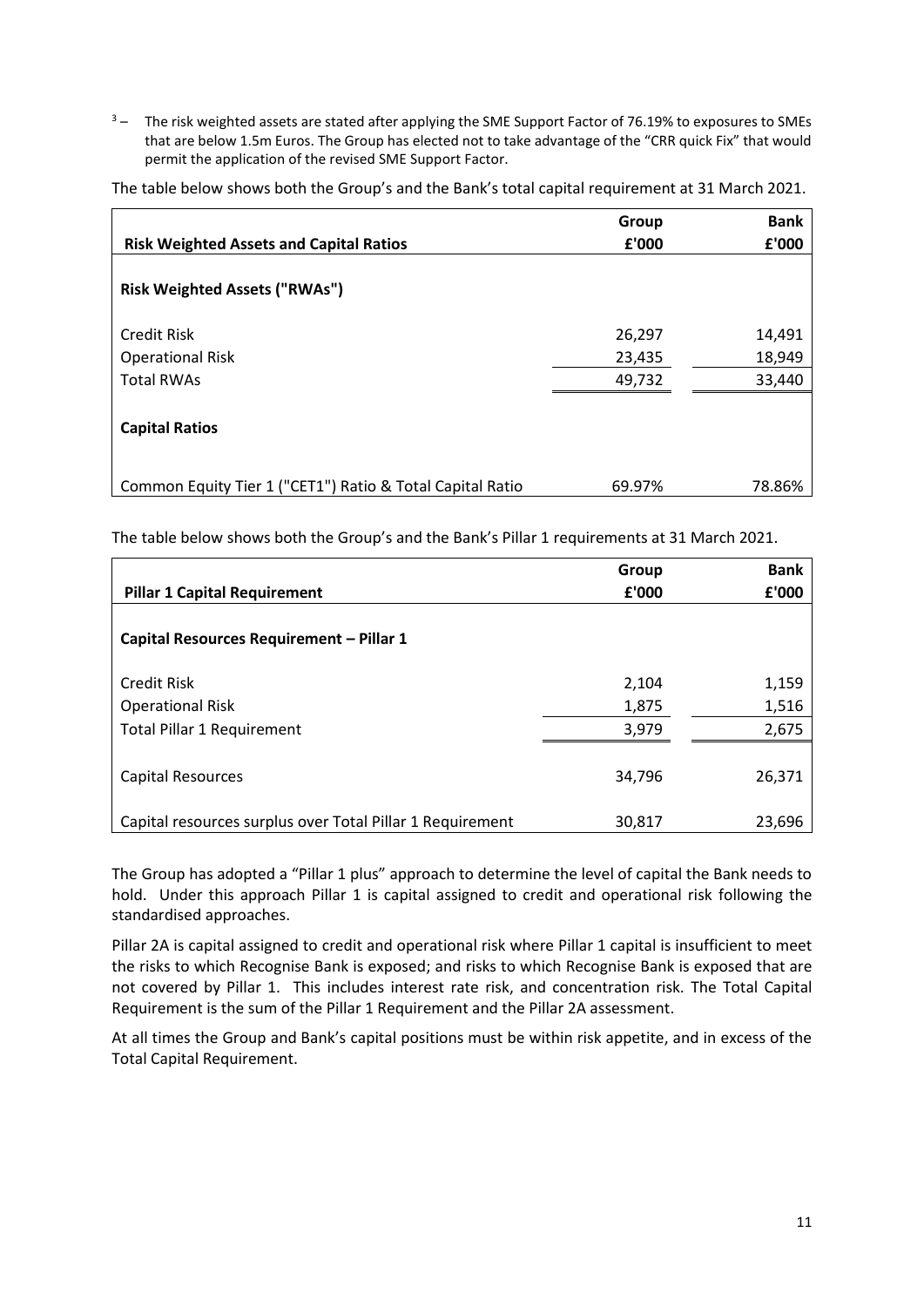## <span id="page-11-0"></span>Capital Buffers

In addition to the Total Capital Requirement, the Group and Bank held capital in respect of both the combined buffer and the PRA buffer.

The Countercyclical buffer ("CCyB") rate for UK exposures was 0% and the Capital Conservation Buffer ("CCB") rate was 2.5% in line with CRD.

Consistent with the PRA's Approach to New and Growing Banks the Group holds a buffer – which reflects the fact that Recognise is a new and growing bank. (See SS3/21 - [Non-systemic UK banks: The](https://www.bankofengland.co.uk/prudential-regulation/publication/2021/april/new-and-growing-banks-ss)  [Prudential Regulation Authority's approach to new and growing banks | Bank of England](https://www.bankofengland.co.uk/prudential-regulation/publication/2021/april/new-and-growing-banks-ss)). The buffer is based on operating costs and is intended to enable the bank to be able to achieve a solvent wind down and is expected to be held until the Bank achieves profitability.

Both the Group and Recognise met their respective TCR and combined buffers with CET1 capital throughout the financial year ended 31 March 2021.

## <span id="page-11-1"></span>Leverage Ratio

The leverage ratio is defined as Tier 1 capital divided by the total leverage ratio exposure measure, expressed as a percentage. The exposure measure includes both on-balance sheet exposures and offbalance sheet items.

The leverage ratio is actively monitored by Recognise Bank alongside the other regulatory metrics.

*Leverage ratio disclosure*

|                                                           | <b>CRR leverage ratio exposures</b> |             |
|-----------------------------------------------------------|-------------------------------------|-------------|
|                                                           | Group                               | <b>Bank</b> |
|                                                           | £'000                               | £'000       |
| On-balance sheet exposures (excluding derivatives and     |                                     |             |
| SFTs)                                                     |                                     |             |
|                                                           |                                     |             |
| Total assets as per financial statements                  | 107,936                             | 31,227      |
| Entities outside the scope of regulatory consolidation    | (56, 107)                           |             |
| (Asset amounts deducted in determining Tier 1 capital)    | (4,590)                             | (1,035)     |
| <b>Total on-balance sheet exposures</b>                   | 47,239                              | 30,192      |
| Other off-balance sheet exposures                         |                                     |             |
| Off-balance sheet exposures at gross notional amount      | 6,159                               | 6,159       |
| (Adjustments for conversion to credit equivalent amounts) | (4,927)                             | (4, 927)    |
| Other off-balance sheet exposures                         | 1,232                               | 1,232       |
|                                                           |                                     |             |
| Capital and total exposure measure                        |                                     |             |
| <b>Tier 1 capital</b>                                     | 34,796                              | 26,371      |
| Leverage ratio total exposure measure                     | 48,471                              | 31,424      |
| Leverage ratio                                            | 71.79%                              | 83.92%      |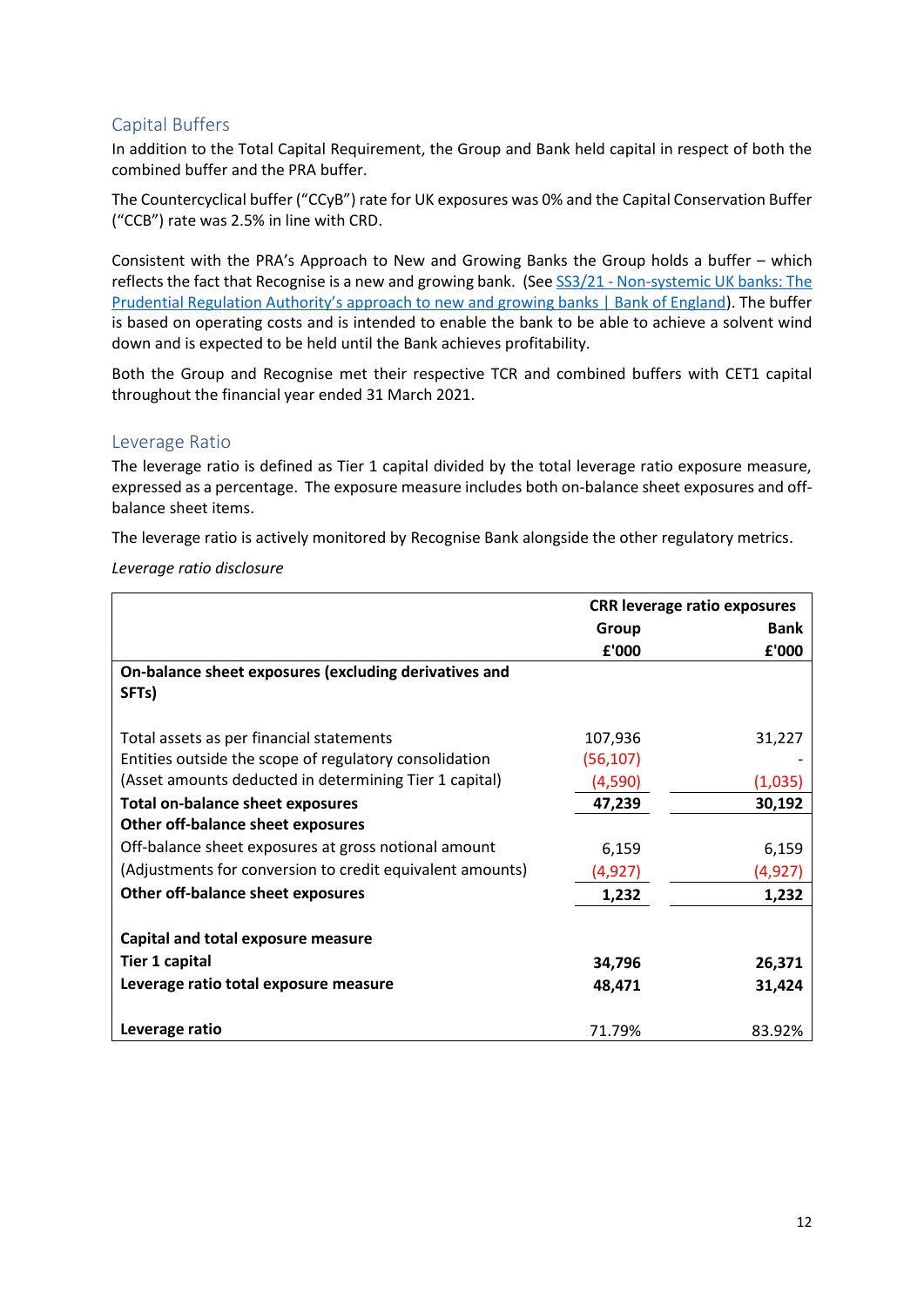## <span id="page-12-0"></span>Liquidity Risk

Liquidity Risk is defined as the risk that the Group and Recognise Bank, although solvent, either do not have available sufficient financial resources to enable them to meet their obligations as they fall due or can secure such resources only at excessive cost.

In order to manage this risk we;

- hold liquidity at a level in excess of the minimum requirements;
- operate a liquidity and funding planning framework that sets out current and forecast liquidity, and ensures there is sufficient liquidity to withstand a stressed scenario;
- monitor and report actual and forecast liquidity against risk appetite reporting to Board ALCO and to the Board;
- Maintain a Liquidity Contingency Plan (LCP) that sets out the management of liquidity in business as usual, the managements actions where the risk is enhanced, and the management actions if the liquidity risk appetite is (or is forecast to be) breached; and
- Update the ILAAP document at least annually, or more frequently if required.

At 31 March 2021 and throughout the period of the financial year where Recognise Bank was authorised the Group and the Bank complied with its liquidity requirements and risk appetite.

## <span id="page-12-1"></span>Liquidity Coverage Ratio

The Liquidity Coverage Ratio ("LCR") aims to improve the resilience of banks to liquidity risks by ensuring that banks have an adequate stock of unencumbered high-quality liquid assets that can be converted into cash to meet their liquidity needs for a 30 calendar day liquidity stress scenario.

The LCR is calculated by dividing the level of the Group and Bank's liquid assets by the stressed net cash outflows over the next 30 days. It is monitored daily by Treasury and reported to ALCO monthly.

LCR = Stock of High-Quality Liquid Assets / Net Outflows over a 30 day period

The table below shows the movement in the LCR throughout the financial year ended 31 March 2021.

|                               | <b>Total weighted value</b> |                 |           |       |  |
|-------------------------------|-----------------------------|-----------------|-----------|-------|--|
|                               | <b>Quarter ended</b>        |                 |           |       |  |
|                               | 31                          | 31              | 30        | 30    |  |
|                               | <b>March</b>                | <b>December</b> | September | June  |  |
|                               | 2021                        | 2020            | 2020      | 2020  |  |
|                               | £'000                       | £'000           | £'000     | £'000 |  |
| Number of data points used in |                             |                 |           |       |  |
| calculation of averages $1$   | 5                           | 2               | n/a       | n/a   |  |
| Liquidity Buffer (Group)      | 12,597                      | 18,637          | n/a       | n/a   |  |
| Net liquidity outflow (Group) | 869                         | 751             | n/a       | n/a   |  |
| <b>Group LCR</b>              | 1,450.0%                    | 2,481.6%        | n/a       | n/a   |  |
| Liquidity Buffer (Bank)       | 12,767                      | 18,637          | n/a       | n/a   |  |
| Net liquidity outflow (Bank)  | 832                         | 751             | n/a       | n/a   |  |
| <b>Bank LCR</b>               | 1,534.1%                    | 2,481.6%        | n/a       | n/a   |  |

 $\frac{1}{1}$  – The Bank became subject to Authorisation with Restriction in September 2021, hence limited number of available data points

The Boards are satisfied that the liquidity risk management arrangements in place remain adequate and that Group and Bank's overall risk profile continues to remain within risk appetite.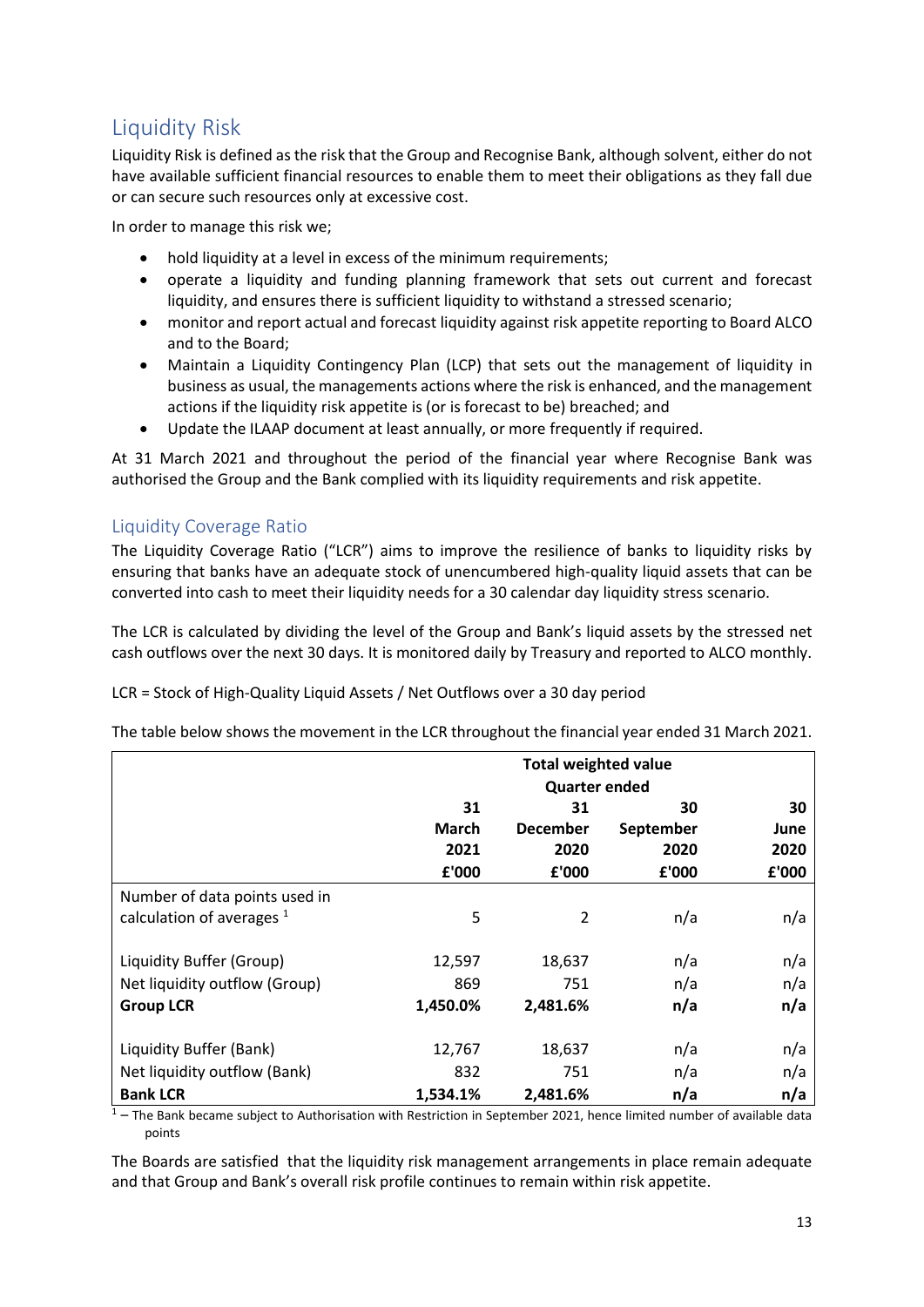# <span id="page-13-0"></span>Credit Risk

## <span id="page-13-1"></span>Overview

Credit Risk is the risk that borrowers do not meet their obligations to the Bank.

In order to manage this risk we;

- Evidence affordability;
- Take security and, where appropriate, guarantees to support our lending;
- Ensure that the portfolio of loans is diversified by monitoring concentrations by size, geography, sector, and product type;
- Lend into sectors where we have appropriate skills and expertise and that are supported by a fit for purpose risk management framework;
- Lend in compliance with Board Risk Committee approved Lending Policies, which are subject to at least annual review;
- Undertake quarterly reviews of lending and the loan book by the second line reporting to the Board Risk Committee;
- Monitor the position against risk appetite monthly reporting to the Credit Committee and Board Risk Committee.

In relation to Treasury activities there is a risk that securities or cash placed on deposit is not repaid in full or in part.

In order to manage this risk we place liquidity in compliance with Board ALCO approved Treasury Policies, which are subject to at least annual review, and which limit the instruments and counterparties where liquidity can be placed. The majority of liquidity is held in the Bank of England Reserve Account or in UK Gilts and T-Bills.

The Group's and Bank's credit risk exposures as at 31 March 2021 by exposure classes are analysed by the tables above on Minimum Capital Requirement.

All of the Group's and Bank's business is in the UK and all of their customers and associated collateral on all of their loans are located in the UK.

## <span id="page-13-2"></span>Impairment of financial assets: IFRS 9 - Financial Instruments ("IFRS 9")

The Bank has adopted and implemented IFRS 9 which is an accounting standard that uses a forward looking 'expected credit loss' ("ECL") impairment model and applies to:

- Financial assets measured at amortised cost;
- Debt investments measured at fair value through other comprehensive income; and
- Certain loan commitments and financial guaranteed contracts.

Under the IFRS 9 'expected loss' model, a credit event (or impairment 'trigger') is not a prerequisite before credit losses are recognised. An entity will now always recognise (at a minimum) 12-month ECLs in profit or loss. Lifetime expected losses will be recognised on assets for which there is a significant increase in credit risk after initial recognition.

The Bank, at each stage of the model, recognises a loss allowance for ECLs against any of the financial instruments subject to impairment accounting. This section will focus on the general IFRS 9 approach to impairment which follows a 3-stage model:

**Stage 1** includes financial instruments that have not had a significant increase in credit risk since initial recognition or that have low credit risk at the reporting date.

**Stage 2** includes financial instruments that have had a significant increase in credit risk since initial recognition (unless they have low credit risk at the reporting date) but are not credit-impaired.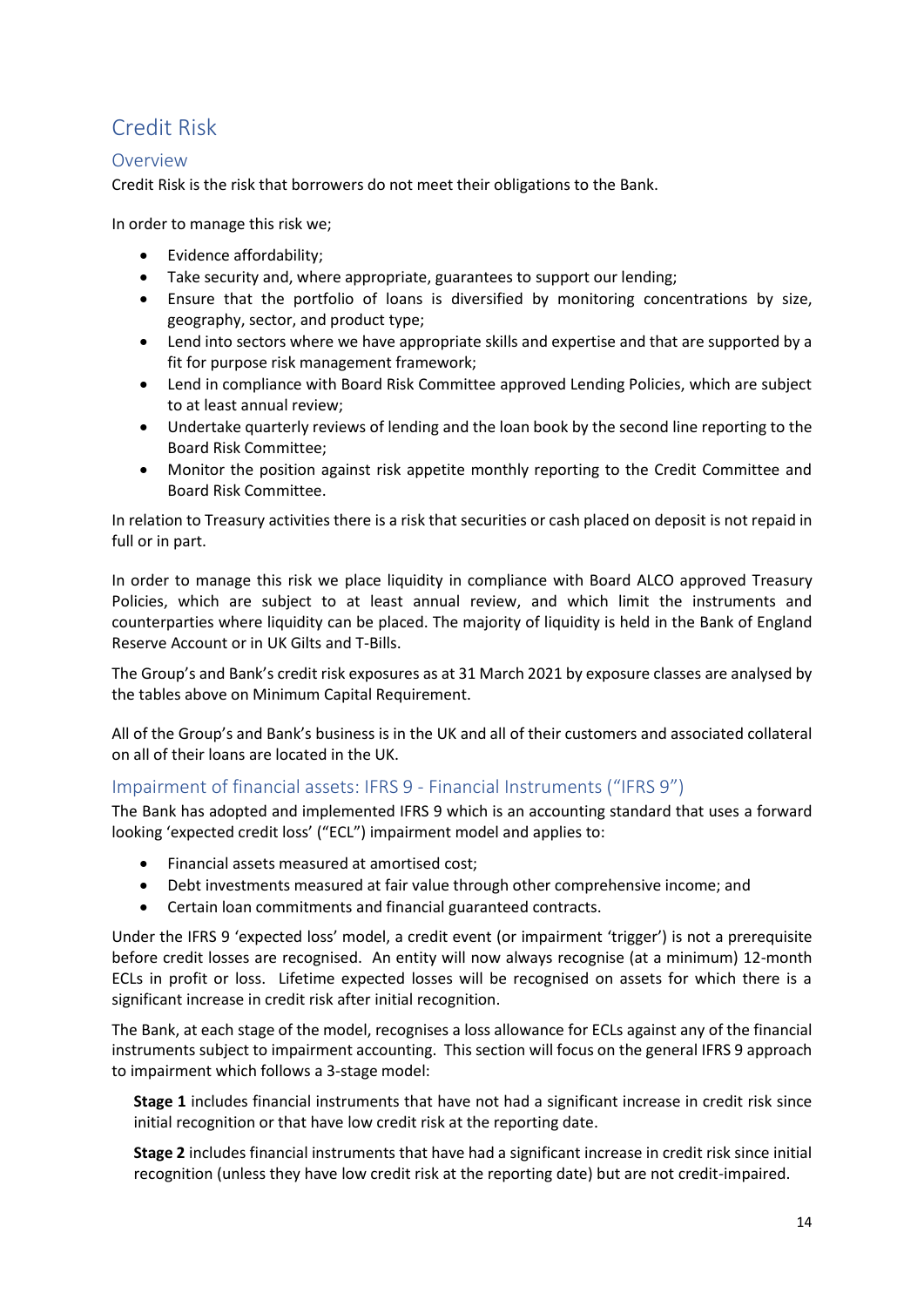**Stage 3** consists of financial assets that are credit-impaired, which is when one or more events that have a detrimental impact on the estimated future cash flows of the financial assets have occurred. Specifically, this can include (but not restricted to) material arrears detected on financial assets which are greater than 90 days.

A loan will be written off when there is no prospect of recovery and security has been realised.

## <span id="page-14-0"></span>Risk: Loans and Advances to Customers

The following tables provide an analysis of loans and advances to customers (as disclosed in the Bank's Financial Statements):

|                                           |         |         |                | Individually |              |
|-------------------------------------------|---------|---------|----------------|--------------|--------------|
|                                           | Stage 1 | Stage 2 | Stage3         | Assessed     | <b>Total</b> |
|                                           | £'000   | £'000   | £'000          | £'000        | £'000        |
|                                           |         |         |                |              |              |
| Gross loans and advances at 1 April 2020  |         |         |                |              |              |
| Originations and repayments               | 6,505   |         |                | 6,919        | 13,424       |
| Repayments                                | (15)    |         | ٠              | (1, 276)     | (1, 291)     |
| Write-offs                                |         |         | ۰              |              |              |
| Transfer to Stage 1                       |         |         |                |              |              |
| Transfer to Stage 2                       |         |         |                |              |              |
| Transfer to Stage 3                       |         |         |                |              |              |
| Gross loans and advances at 31 March 2021 | 6,490   |         | $\overline{a}$ | 5,643        | 12,133       |
| Less allowances for ECLs                  | (5)     |         | $\overline{a}$ |              | (5)          |
| Net loans and advances at 31 March 2021   | 6,485   |         | -              | 5,643        | 12,128       |

Prior year comparison is not shown as the Bank first became subject to regulation during the financial year ended 31 March 2021.

## <span id="page-14-1"></span>Credit Risk: Treasury Assets

The tables below present an analysis of cash and cash equivalents by rating agency designation at 31 March, based on Fitch national short-term credit rating.

|         | <b>Credit Quality</b> | Group<br>2021 | <b>Bank</b><br>2021 |
|---------|-----------------------|---------------|---------------------|
| Rating  | <b>Step</b>           | £'000         | £'000               |
| F1      | 2                     | 8,602         | 4,900               |
| B       | 4                     | 3,117         | 3,117               |
| Unrated |                       | 3,207         | 3,207               |
| Total   |                       | 14,926        | 11,225              |

## <span id="page-14-2"></span>Analysis of debt securities

The table below presents an analysis of debt securities by rating agency designation at 31 March, based on Fitch national long-term credit rating (as disclosed in the Financial Statements of both the Group and Recognise Bank).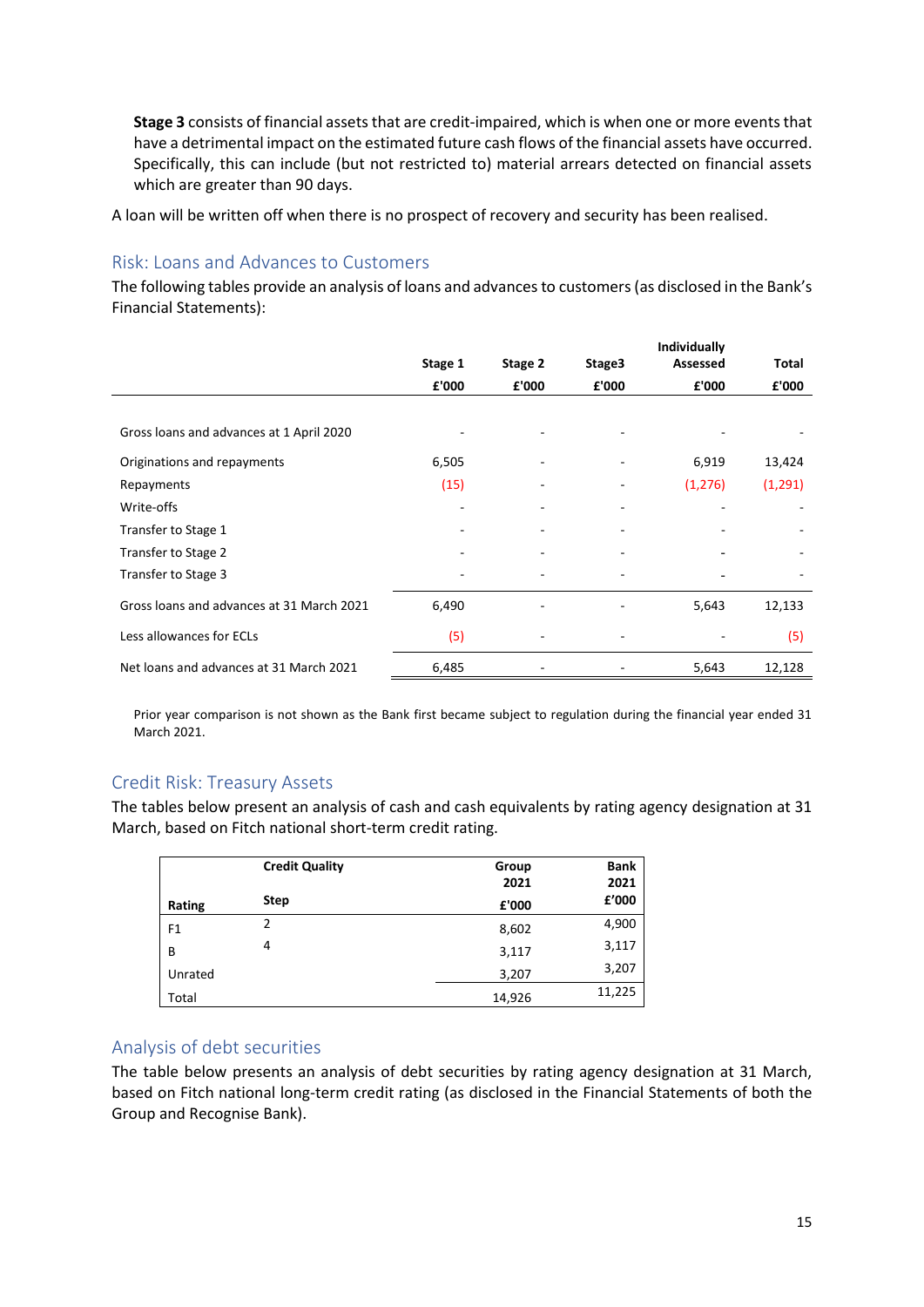#### *Group and Recognise Bank*

|        | <b>Credit Quality</b> | 2021  |
|--------|-----------------------|-------|
| Rating | <b>Step</b>           | £'000 |
| AA-    |                       | 6,500 |
| Total  |                       | 6,500 |

To calculate the Pillar 1 credit risk requirement under the standardised approach, the credit ratings are mapped to the credit quality steps in accordance with the EBA mapping tables.

## <span id="page-15-0"></span>Analysis of credit risk exposures

The following tables analyse both the Group's and Bank's credit risk exposures as at 31 March 2021 by exposure classes:

#### *Counterparty Distribution*

The following tables analyse the Group's and Bank's credit risk exposures as at 31 March 2021 by exposure class and counterparty type.

| Group                                         | Sovereign<br>f'000 | <b>Banks</b><br>£'000    | Corporates<br>£'000      | <b>Individuals</b><br>£'000 | Other<br>f'000 | <b>Total</b><br>£'000 |
|-----------------------------------------------|--------------------|--------------------------|--------------------------|-----------------------------|----------------|-----------------------|
| Central governments or central<br>banks       | 6,493              | ٠                        | $\overline{\phantom{a}}$ |                             | ٠              | 6,493                 |
| <b>Institutions</b>                           |                    | 14,926                   | -                        |                             | ٠              | 14,926                |
| Corporate                                     |                    | -                        | 5,642                    |                             | -              | 5,642                 |
| Retail                                        |                    |                          | 5,410                    | 202                         | ٠              | 5,612                 |
| Secured by mortgages on<br>immovable property |                    | ٠                        | 17,331                   | 934                         | ٠              | 18,265                |
| Exposures in default                          | $\overline{ }$     | -                        | 389                      | -                           | -              | 389                   |
| Other items                                   | -                  | $\overline{\phantom{a}}$ | $\overline{\phantom{a}}$ | ۰                           | 2,071          | 2,071                 |
| Total                                         | 6,493              | 14,926                   | 28,772                   | 1,136                       | 2,071          | 53,398                |

| <b>Recognise Bank</b>                         | Sovereign<br>£'000 | <b>Banks</b><br>f'000    | <b>Corporates</b><br>£'000 | <b>Individuals</b><br>£'000 | Other<br>£'000           | <b>Total</b><br>£'000 |
|-----------------------------------------------|--------------------|--------------------------|----------------------------|-----------------------------|--------------------------|-----------------------|
| Central governments or central<br>banks       | 6,493              |                          | ٠                          |                             |                          | 6,493                 |
| Institutions                                  |                    | 11,225                   | ٠                          |                             |                          | 11,225                |
| Retail                                        | ۰                  | $\overline{\phantom{0}}$ | -                          | 202                         | $\overline{\phantom{0}}$ | 202                   |
| Secured by mortgages on<br>immovable property |                    | ۰                        | 17,331                     | 934                         | -                        | 18,265                |
| Other items                                   | -                  |                          | -                          |                             | 321                      | 321                   |
| Total                                         | 6,493              | 11,225                   | 17,331                     | 1,136                       | 321                      | 36,506                |

Neither the Group nor the Bank employ any credit risk mitigation techniques.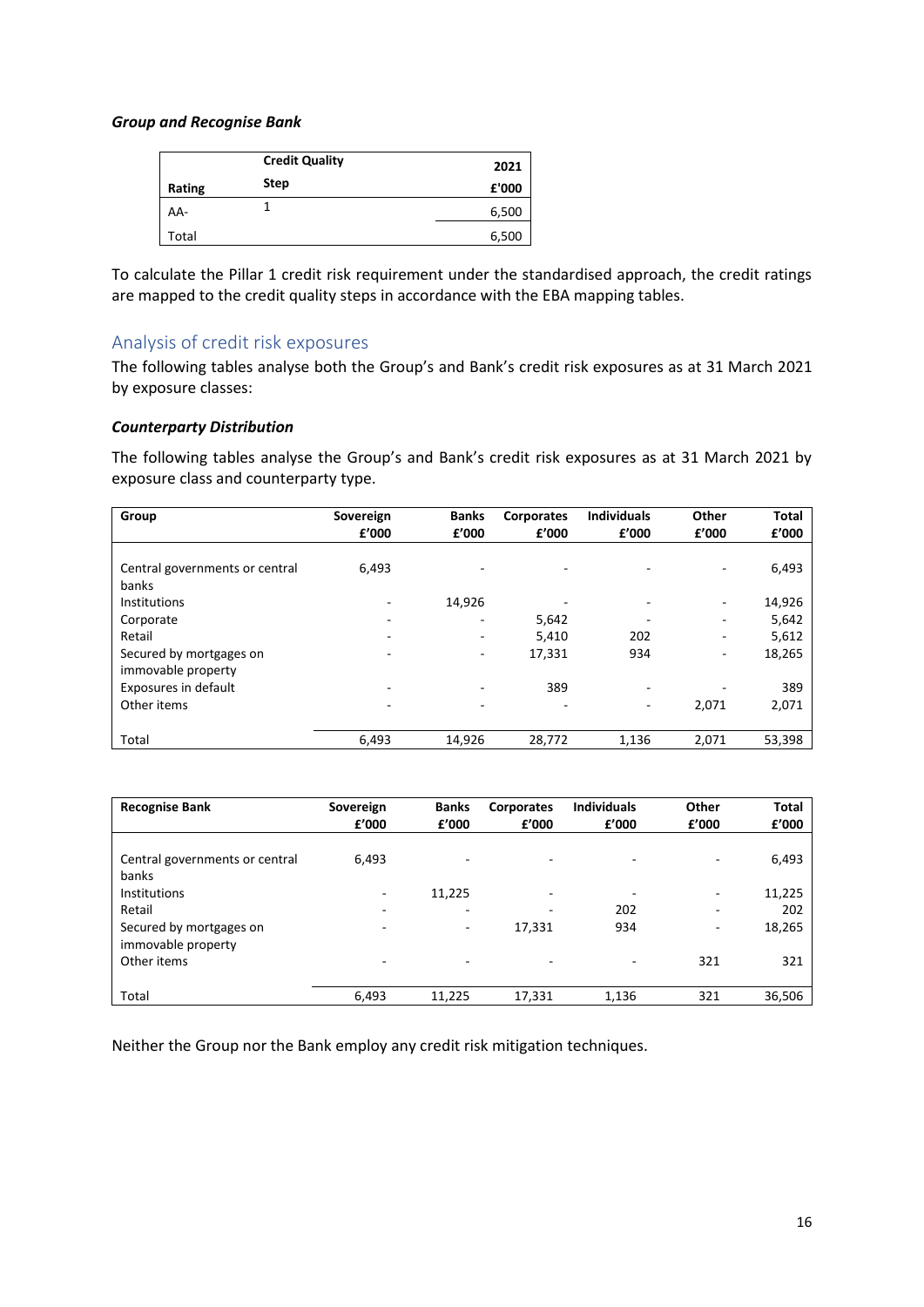## <span id="page-16-0"></span>Maturity of on-balance sheet exposures

The following tables analyse the maturity profile of the Group's and Bank's on-balance sheet credit risk exposures as at 31 March 2021 by the exposure class.

| Group                                   | On<br>demand<br>f'000 | Less than<br>1 year<br>£'000 | More than<br>1 year<br>£'000 | <b>Total</b><br>f'000 |
|-----------------------------------------|-----------------------|------------------------------|------------------------------|-----------------------|
| Central governments or<br>central banks |                       | 6,493                        |                              | 6,493                 |
| Institutions                            | 14,876                |                              | 50                           | 14,926                |
| Corporate                               |                       | 5,642                        |                              | 5,642                 |
| Retail                                  |                       | 2,909                        | 2,703                        | 5,612                 |
| Secured by mortgages on                 |                       | 7,173                        | 4,933                        | 12,106                |
| immovable property                      |                       | 389                          |                              | 389                   |
| Exposures in default<br>Other items     |                       | 510                          | 1,561                        | 2,071                 |
| Total                                   | 14,876                | 24,141                       | 8,222                        | 47,239                |

| <b>Recognise Bank</b>                         | On<br>demand<br>f'000 | Less than<br>1 year<br>f'000 | More than<br>5 years<br>£'000 | <b>Total</b><br>f'000 |
|-----------------------------------------------|-----------------------|------------------------------|-------------------------------|-----------------------|
| Central governments or<br>central banks       |                       | 6,493                        |                               | 6,493                 |
| <b>Institutions</b>                           | 11,175                |                              | 50                            | 11,225                |
| Retail                                        |                       | 202                          |                               | 202                   |
| Secured by mortgages on<br>immovable property |                       | 7,173                        | 4.933                         | 12,106                |
| Other items                                   |                       |                              | 321                           | 321                   |
| Total                                         | 11,175                | 13,868                       | 5,304                         | 30,347                |

## <span id="page-16-1"></span>Interest Rate Risk in the Banking Book

Interest Rate in the Banking Book (IRRBB) is the risk that changes in interest rates affect income or the value of the assets. In order to manage this risk we;

- Match, where possible, the interest rate structure of assets with liabilities so as to create on balance sheet hedges;
- Measure the impact of a 200 basis point parallel shift using a gap analysis reporting to the Board ALCO, and ensuring that the exposure is within risk appetite;
- Monitor and report the impact of the Standardised Interest Rate Shocks reporting to Board ALCO.

As at 31 March 2021 the impact of a +/- 200 basis point shift was calculated to be -£178K/£184K respectively.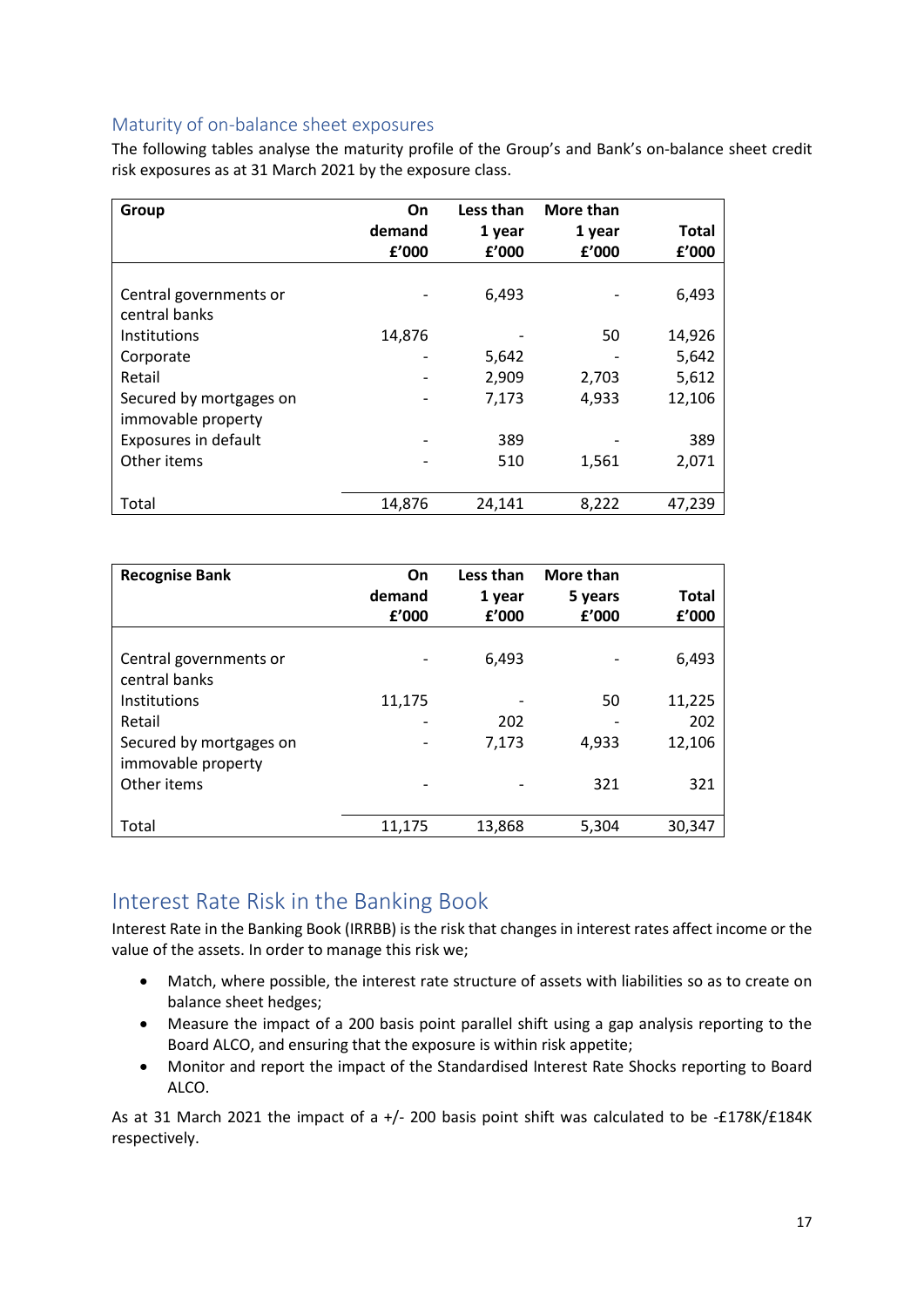# <span id="page-17-0"></span>Operational Risk

Operational risk is the risk that the Group or Bank experiences a loss arising from a failure in systems or processes, and includes but is not limited to; the risk of IT failure, losses from a cyber-attack, losses arising from a failure to comply with regulations, losses arising from the failure of supplier, losses from the failure of an outsourcer to properly fulfil their obligations, and fraud.

In order to manage this risk we;

- Have a Risk Management Policy that includes Operational Risk Management;
- Have processes and procedures that are clearly documented and understood;
- Maintain an Enterprise Risk Management system that includes risk and controls, that is subject to regular review (the regularity is dependent on the risk and risk assessment), and that is subject to a programme of oversight and challenge by the second line;
- Maintain a Board approved Operational Resilience Policy, and report against the operational resilience dashboard monthly to the Executive Risk Committee;
- Maintain a Technology Resiliency Policy subject to annual review and approval at Board Risk Committee;
- Maintain a Third Party Policy subject to annual review and approval at the Board Risk Committee that requires all critical and important third parties to be subject to regular review and due diligence, with the regulatory depending on the current assessment; and
- Monitor the operational risk profile (and changes in it) reporting to the Executive Risk Committee. Operational Risks above a certain score are subject to more regular review and to an action plan by the risk owner.

The operational risk capital charge for the Bank under Pillar 1 is calculated using the Basic Indicator Approach. This is calculated by applying a multiplier of 15% to the 3-year historical average of net interest and fee income.

Given the Bank was still in its mobilisation phase at 31 March 2021 the multiplier is applied to the aggregate of the Bank's actual net interest and fee income for the year ended 31 March 2021 and 2 years forecast revenue in respect of the financial years ending 31 March 2022 and 31 March 2023.

Under this methodology a capital charge for the period ending 31 March 2021 of £1.52 million has been derived. The RWA equivalent is £18.95 million.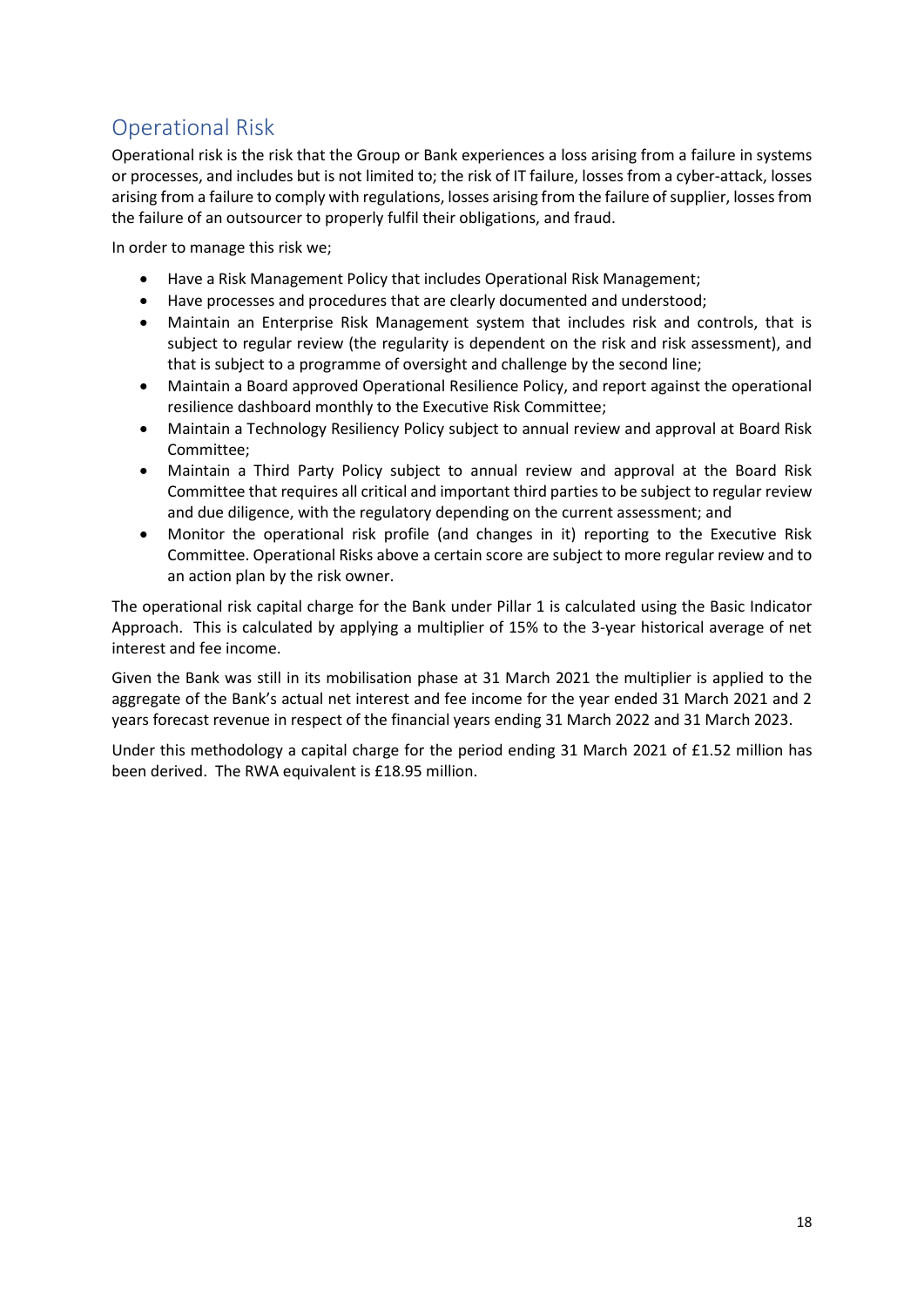# <span id="page-18-0"></span>Asset Encumbrance

At 31 March 2021, the Group and Bank had the following encumbered assets:

| Group                                                |                          |                   |                            |                   |
|------------------------------------------------------|--------------------------|-------------------|----------------------------|-------------------|
|                                                      | 2021                     |                   |                            |                   |
|                                                      | <b>Encumbered assets</b> |                   | <b>Unencumbered assets</b> |                   |
|                                                      | <b>Carrying</b>          |                   | <b>Carrying</b>            |                   |
|                                                      | value                    | <b>Fair value</b> | value                      | <b>Fair value</b> |
|                                                      | £'000                    | £'000             | £'000                      | £'000             |
|                                                      |                          |                   |                            |                   |
| Loans on demand <sup>1</sup>                         | 50                       |                   | 14,876                     |                   |
| Debt instruments                                     |                          |                   | 8,450                      | 8,450             |
| Debt securities (issued by general governments)      |                          |                   | 6,500                      | 6,500             |
| Loans and advances other than loans on               |                          |                   |                            |                   |
| demand $2$                                           | 5,417                    |                   | 12,690                     |                   |
| of which: mortgage loans                             | 1,725                    |                   | 10,238                     |                   |
| Other assets                                         |                          |                   | 3,846                      |                   |
|                                                      |                          |                   |                            |                   |
| Assets of the reporting institution                  | 5,467                    |                   | 46,362                     | 14,950            |
|                                                      |                          |                   |                            |                   |
| Total on balance sheet (encumbered and unencumbered) |                          |                   | 51,829                     |                   |

| <b>Group - Sources of encumbrance</b>                          |                                                                                       |                                                                                                                                      |
|----------------------------------------------------------------|---------------------------------------------------------------------------------------|--------------------------------------------------------------------------------------------------------------------------------------|
|                                                                |                                                                                       | 2021                                                                                                                                 |
|                                                                | <b>Matching liabilities,</b><br>contingent liabilities<br>or securities lent<br>£'000 | Assets, collateral<br>received, and own debt<br>securities issued other<br>than covered bonds and<br><b>ABSs encumbered</b><br>£'000 |
| Carrying amount of financial liabilities<br>of which: deposits | 3,610<br>3,610                                                                        | 5,417<br>5,417                                                                                                                       |
| Other sources of encumbrance                                   |                                                                                       | 50                                                                                                                                   |
| <b>Total sources of encumbrance</b>                            | 3,610                                                                                 | 5,467                                                                                                                                |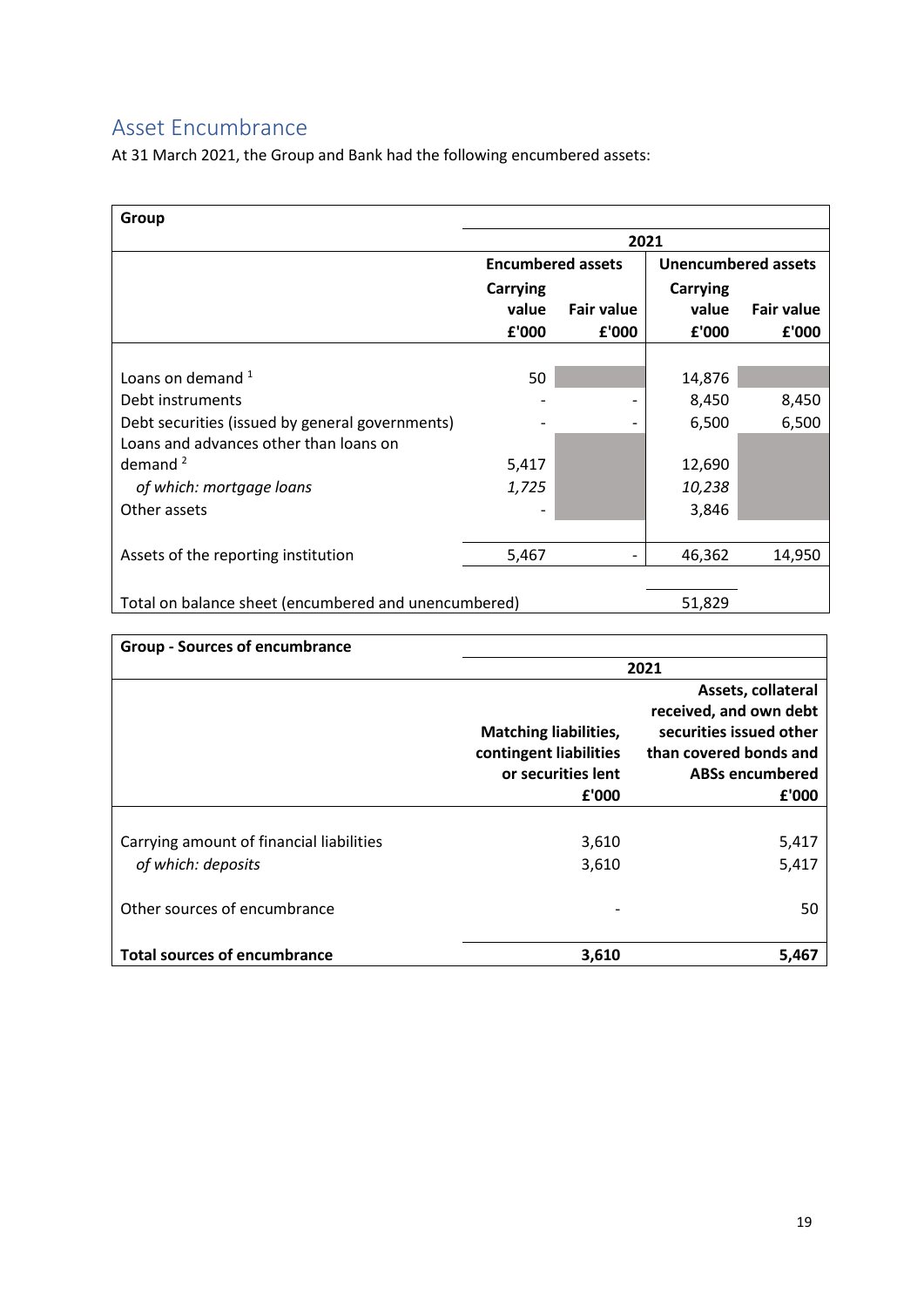| <b>Recognise Bank</b>                                |                          |                              |                            |                   |
|------------------------------------------------------|--------------------------|------------------------------|----------------------------|-------------------|
|                                                      |                          | 2021                         |                            |                   |
|                                                      | <b>Encumbered assets</b> |                              | <b>Unencumbered assets</b> |                   |
|                                                      | <b>Carrying</b>          |                              | <b>Carrying</b>            |                   |
|                                                      | value                    | <b>Fair value</b>            | value                      | <b>Fair value</b> |
|                                                      | £'000                    | £'000                        | £'000                      | £'000             |
|                                                      |                          |                              |                            |                   |
| Loans on demand $1$                                  | 50                       |                              | 11,175                     |                   |
| <b>Equity instruments</b>                            |                          |                              |                            |                   |
| Debt securities (issued by general governments)      |                          | ۰                            | 6,500                      | 6,500             |
| Loans and advances other than loans on               |                          |                              |                            |                   |
| demand $2$                                           | 1,725                    |                              | 10,583                     |                   |
| of which: mortgage loans                             | 1,725                    |                              | 10,238                     |                   |
| Other assets                                         |                          |                              | 1,349                      |                   |
|                                                      |                          |                              |                            |                   |
| Assets of the reporting institution                  | 1,775                    | $\qquad \qquad \blacksquare$ | 29,607                     | 6,500             |
|                                                      |                          |                              |                            |                   |
| Total on balance sheet (encumbered and unencumbered) |                          |                              | 31,382                     |                   |

The encumbered assets of the Group and the Bank related to the following:

 $1 -$  minimum deposit required for clearing house arrangement

 $2 -$  mortgage loans partially backed by funding from other financial institutions

| <b>Recognise - Sources of encumbrance</b> |                                                                                       |                                                                                                                                      |
|-------------------------------------------|---------------------------------------------------------------------------------------|--------------------------------------------------------------------------------------------------------------------------------------|
|                                           |                                                                                       | 2021                                                                                                                                 |
|                                           | <b>Matching liabilities,</b><br>contingent liabilities<br>or securities lent<br>£'000 | Assets, collateral<br>received, and own debt<br>securities issued other<br>than covered bonds and<br><b>ABSs encumbered</b><br>£'000 |
|                                           |                                                                                       |                                                                                                                                      |
| Carrying amount of financial liabilities  | 863                                                                                   | 1,725                                                                                                                                |
| of which: deposits                        | 863                                                                                   | 1,725                                                                                                                                |
| Other sources of encumbrance              |                                                                                       | 50                                                                                                                                   |
| <b>Total sources of encumbrance</b>       | 863                                                                                   | 1.775                                                                                                                                |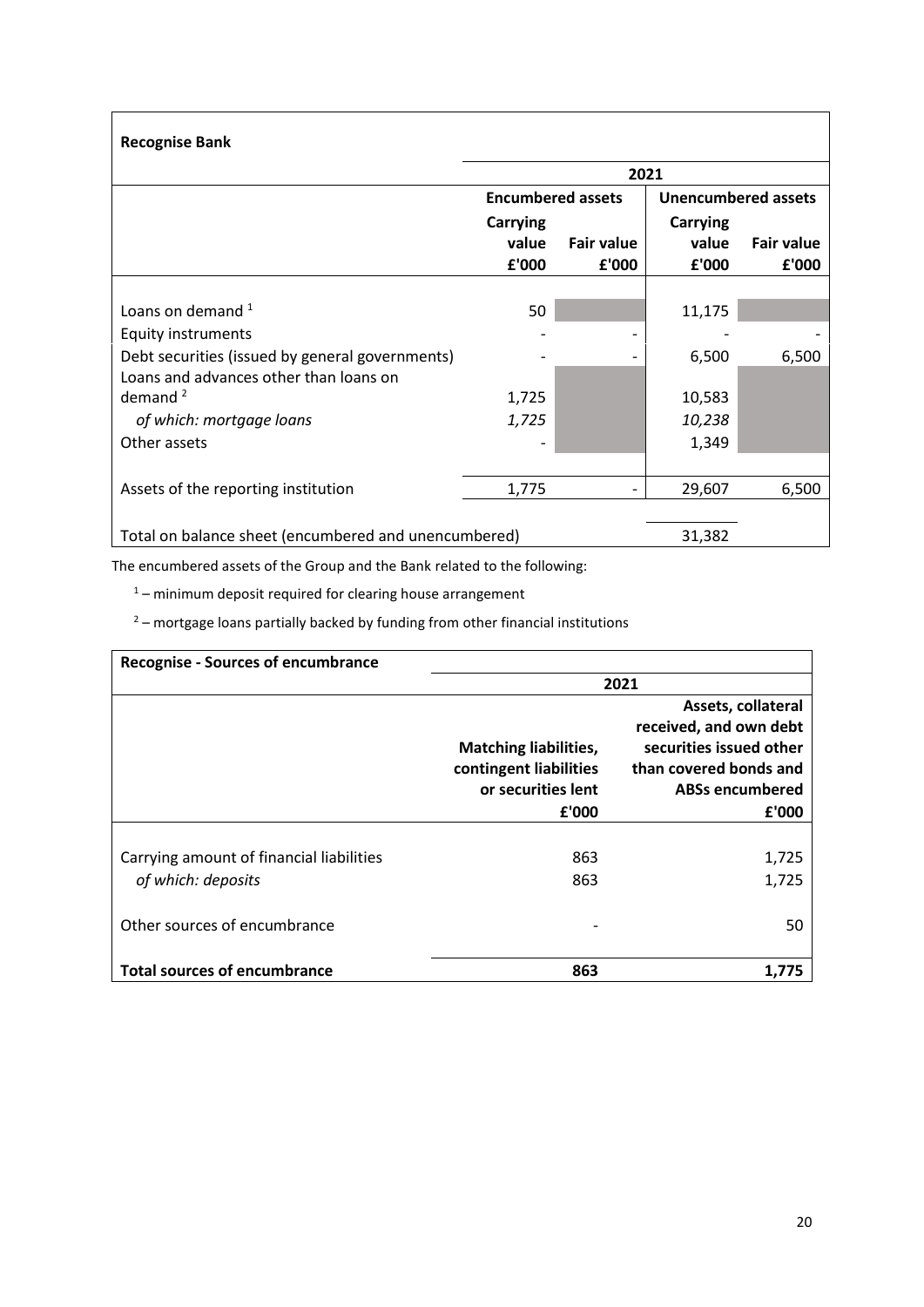# <span id="page-20-0"></span>Risk Governance and Oversight

The corporate, Board and management committee structure is as follows:

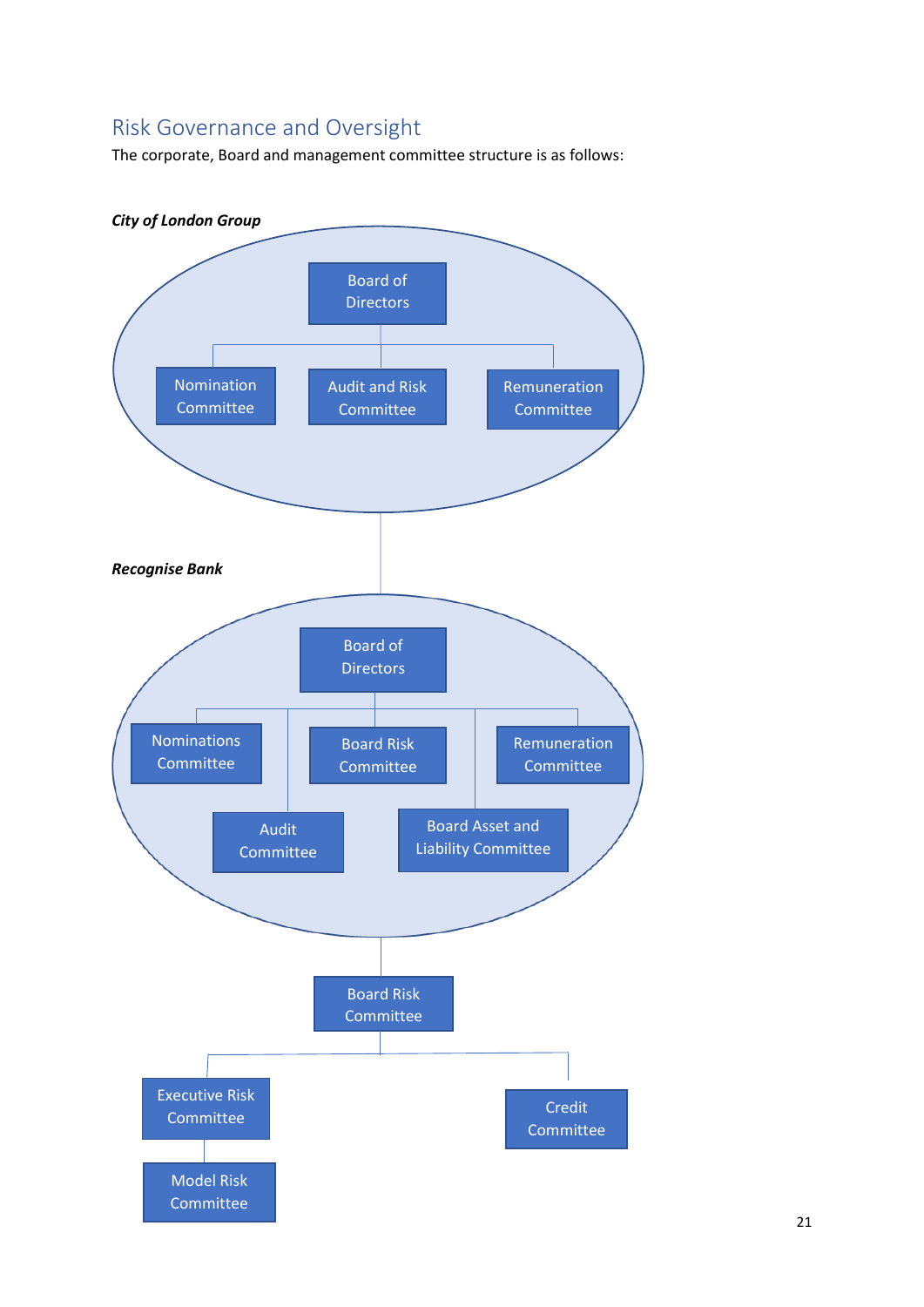## <span id="page-21-0"></span>Adequacy of Risk Management Arrangements

The respective Boards of COLG and Recognise Bank retain responsibility for approving the Risk Management Framework and the Business Strategy, for understanding the major risks faced by the Group and the Bank and that those risks are adequately measured, monitored and managed in accordance with limits which have been set by the Board.

The Boards consider that, at 31 March 2021, it had in place an adequate framework of systems and controls with regard to both COLG's and Recognise Bank's risk profile and business strategy.

## <span id="page-21-1"></span>Directorships held by members of the Board

In accordance with Article 435(2)(a) of the CRR the number of external directorships held by the Executive and Non-Executive Directors who served on the Board at 31 March 2021, in addition to their roles within Recognise Bank are disclosed below.

| Director                 | Position                         | Directorships |
|--------------------------|----------------------------------|---------------|
| Jason Oakley             | Chief Executive Officer          | 3             |
| <b>Bryce Glover</b>      | Deputy Chief Executive Officer   | 2             |
| David Jenkins            | Chief Financial Officer          |               |
| Philip Jenks             | Non-Executive Director and Chair | 1             |
| <b>Ruth Parasol</b>      | Non-Executive Director           | 3             |
| <b>Richard Gabbertas</b> | Non-Executive Director           | $\mathcal{P}$ |
| Simon Wainwright         | Non-Executive Director           | 2             |
| Louise McCarthy          | Non-Executive Director           | 3             |
| Moorad Choudhry          | Non-Executive Director           | $\mathcal{P}$ |

## <span id="page-21-2"></span>Board Diversity

The Group and Bank values the diversity of the personal attributes of its Board, such as intellect, judgement, openness, integrity, ability to listen, to forge relationships and to constructively challenge.

The Bank also recognises the importance of diversity of psychological type, background and gender. All Board appointments are made on merit, in the context of the skills, experience, independence and knowledge which the Board as a whole requires to be effective.

As part of the Terms of Reference of the Nominations Committee, it is stipulated that the Committee will consider all Board and Senior Management appointments and take responsibility that the Bank complies with diversity and equality laws and regulations and good practice.

The Committee undertakes to consider specific matters relating to knowledge, experience, qualifications and competencies in determining whether a candidate is a sufficient match for the requirements of any role.

The Committee will also ensure that a successful candidate has both an induction, and any training or support to address and areas identified as requiring them through the recruitment process.

Further details on Corporate Governance, including on the recruitment and diversity of Board members, can be found in the Corporate Governance statement in the City London Group Annual Report and Accounts 2021.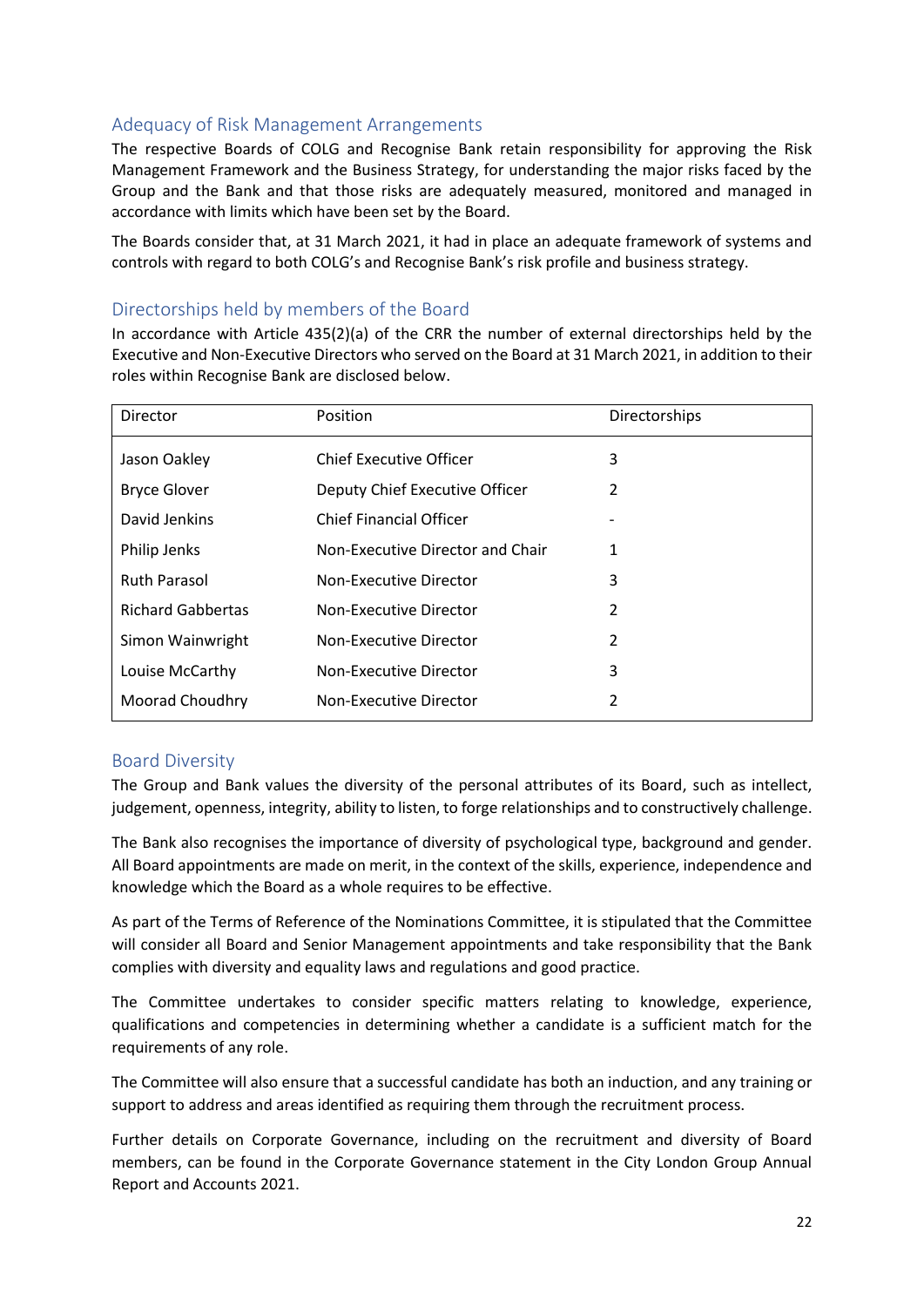## <span id="page-22-0"></span>Remuneration Committees

The Remuneration Committees review remuneration policy and practice matters (including remuneration policy), employee benefits, and performance related pay.

The COLG Remuneration Committee covers the City of London Group and subsidiaries other than Recognise Bank Limited; and the Recognise Bank Committee covers Recognise Bank Limited, including those within the Senior Managers and Certification Regime.

It sets remuneration & benefits entitlements; and agrees bonus awards (including deferral) for SMCR staff.

The Committees are chaired by a non-Executive and comprises independent Non-Executive Directors.

## <span id="page-22-1"></span>Nomination Committees

The Nominations Committee leads the process for identifying and making nomination recommendations to the Board and is responsible for considering senior appointments at Executive levels and Non-Executive Directors.

The COLG Nomination Committee covers the City of London Group and subsidiaries other than Recognise Bank Limited; and the Recognise Bank Committee covers Recognise Bank Limited, including those within the Senior Managers and Certification Regime.

They review and approve succession plans for all Board and Board Committee positions (including the Executive Committee).

The Committees are chaired by the Chairman of the Board and comprises independent Non-Executive Director

## <span id="page-22-2"></span>COLG Audit and Risk Committee

The Audit & Risk Committee of COLG oversees risk and audit for the Group and takes into account the oversight of risk and audit by the Recognise Bank Limited Audit Committee and Board Risk Committee.

It is responsible for the effectiveness of the internal control environment of the Group, monitors the integrity of the financial statements of the Group and of subsidiaries, and is responsible for internal audit of the Group.

It reviews the risk appetite of the Group and the risk profile of the Group against the risk appetite (and any action plan proposed in that regard).

The Committee is chaired by an independent Non-executive director and comprises solely Non-Executive Directors. The Audit & Risk Committee meets at least quarterly.

## <span id="page-22-3"></span>Recognise Audit Committee

The Recognise Audit Committee has responsibilities in relation to Recognise Bank and oversees the effectiveness of the internal control environment of Recognise, monitors the integrity of the financial statements of Recognise, and is responsible for internal audit (the third line of defence) for Recognise, and for the external audit of Recognise.

The internal audit has been outsourced to a big four firm to enable the Group to access adequate skills and experience in the performance of the Internal Audit Plan.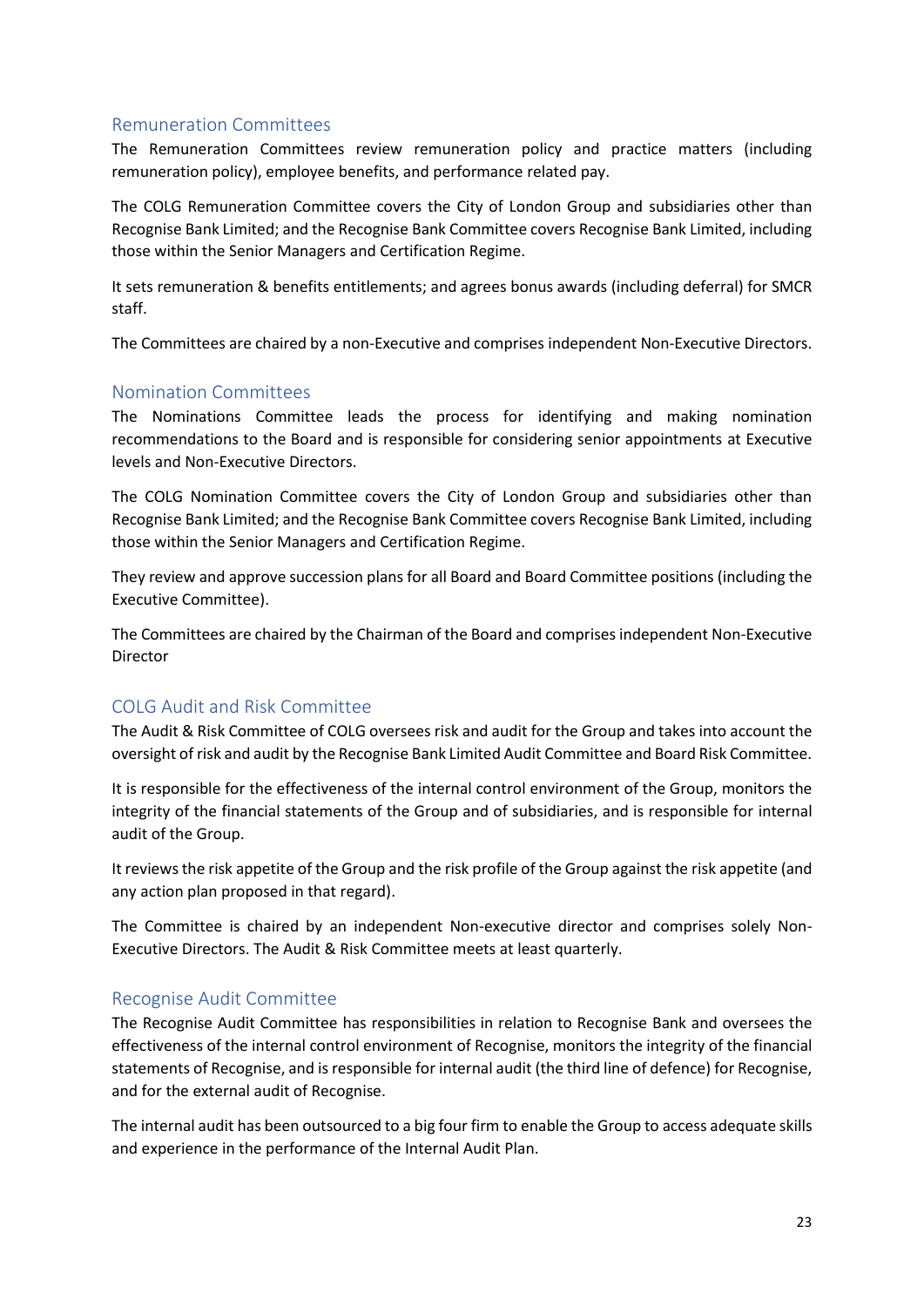The Committee recommends to the Board the appointment of both internal and external auditors and approves the annual internal and external audit plans.

The Committee is chaired by an independent non-executive director and comprises solely Non-Executive Directors. The Audit Committee meets at least quarterly.

## <span id="page-23-0"></span>Board Risk Committee ('BRC')

The BRC is responsible for oversight of the risk management framework of Recognise and for oversight of the Bank's principal risks.

This involves reviewing, challenging and recommending to the Board, the risk appetite of the Bank, the risk profile against the risk appetite (and any action plan proposed in that regard).

The Committee receives reports from ALCO, Credit Committee and the Executive Risk Committee Conduct, which operate under their own terms of reference, to enable to exercise its oversight and challenge role.

The Committee is chaired by an independent Non-Executive Director and comprises independent, and shareholder appointed Non-Executive directors.

It meets at least four times a year.

#### <span id="page-23-1"></span>Recognise Board Asset and Liability Committee ('ALCO')

The Board Asset & Liability Committee ("ALCO") has detailed terms of reference and is chaired by a non-executive director. ALCO meets monthly or more frequently as required.

It is responsible for oversight and challenge of the management of capital, liquidity and interest rate in the banking bank, and also for credit risk in the liquidity book.

It ensures the Bank adheres to its Liquidity and Interest Rate Policy and reviews the Bank's exposure to liquidity and interest rate risks. It reviews the ILAAP document.

#### <span id="page-23-2"></span>Recognise Executive Committee

The Executive Committee takes day-to-day responsibility for the running of the business. The Executive Committee implements the strategy and financial plan which is approved by the Board and ensures the performance of the business is conducted in accordance with the Board's approved policies and oversight. It also reviews prudential and regulatory matters of the Bank.

#### <span id="page-23-3"></span>Recognise Model Governance Committee

The purpose of this Committee is to manage the development and adherence to model governance principles, policies, standards and practices, ensuring there is a robust ongoing monitoring, challenge and assessment of key financial models, such as the expected credit loss model under IFRS 9.

The Model Risk Committee comprises executives and is subject to oversight by the Board Risk Committee.

#### <span id="page-23-4"></span>Recognise Credit Committee

The Credit Committee is responsible for reviewing and recommending the Lending Policy and Concentration Policy, and for monitoring both the lending and the loan book against risk limits.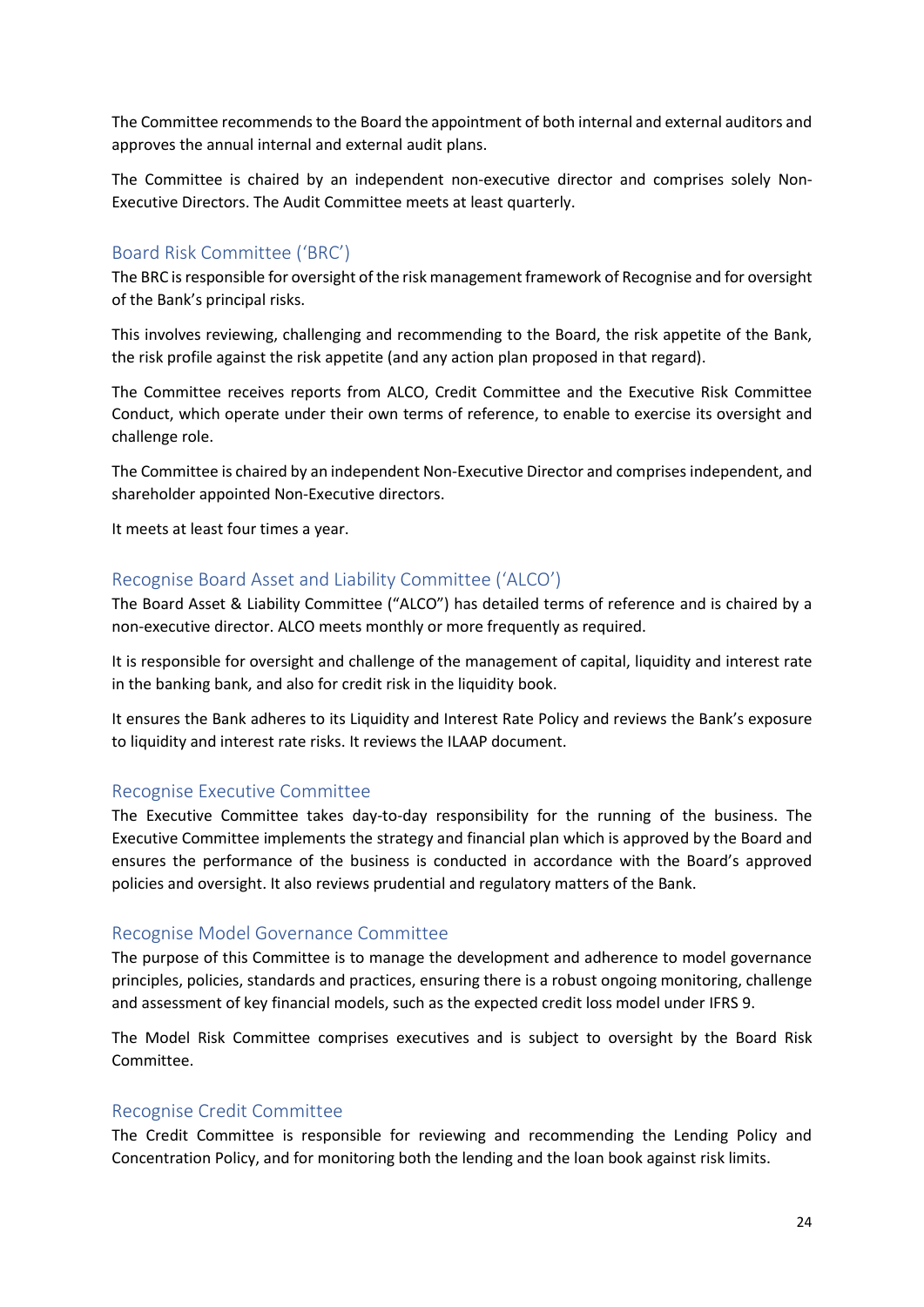It is an Executive Committee and is chaired by the Chief Credit Officer. It meets monthly.

## <span id="page-24-0"></span>Recognise Executive Risk Committee

This Committee is focused on the operational environment of the Bank. The aim of the Committee is to ensure there is a robust ongoing monitoring, challenge, assessment and management of the Conduct, Compliance, Financial Crime and Operational Risks including Operational Resilience, Business Continuity, and Incident Management.

It meets monthly and is chaired by the Chief Risk Officer.

## <span id="page-24-1"></span>Remuneration Disclosures

The Remuneration Code (the "Code") requires a firm to maintain remuneration policies, procedures and practices that promote effective risk management.

## <span id="page-24-2"></span>Decision making and governance

Remuneration for both COLG and Recognise Bank are overseen by their respective Remuneration Committees. The membership of the committees are made up independent Non-executive Directors.

The membership of the remuneration committees at 31 March 2021 were as follows:

| COLG                 | <b>Recognise Bank</b>   |
|----------------------|-------------------------|
| Philip Jenks (Chair) | Louise McCarthy (Chair) |
| Richard Gabbertas    | Philip Jenks            |
| Louise McCarthy      | Moorad Choudhry         |
| Moorad Choudhry      |                         |

The respective remuneration committees are responsible for developing the policies on remuneration for executive directors and senior management and for determining specific remuneration packages for each of the executive directors of COLG and Recognise Bank.

The remuneration committees are only involved in setting pay for the executive directors and senior managers of COLG and Recognise Bank. They are, however, aware of pay and conditions for other staff in the Group and Bank when making these decisions.

The remuneration committee for COLG met 5 times during the year and the Bank's remuneration committee met 4 times.

The remuneration committee for COLG consulted Deloitte LLP during the year and received advice on incentives and rewards for the Group. The remuneration committee for Recognise Bank engaged with Aon with respect to various remuneration matters.

Both COLG and Recognise Bank have applied the proportionality principle to ensure that their practices and processes are appropriate to their size, internal organisation and the nature, scope and the complexity of their activities.

## <span id="page-24-3"></span>Link between pay and performance

COLG and Recognise Bank believe in the importance of attracting, retaining and motivating staff of the appropriate calibre.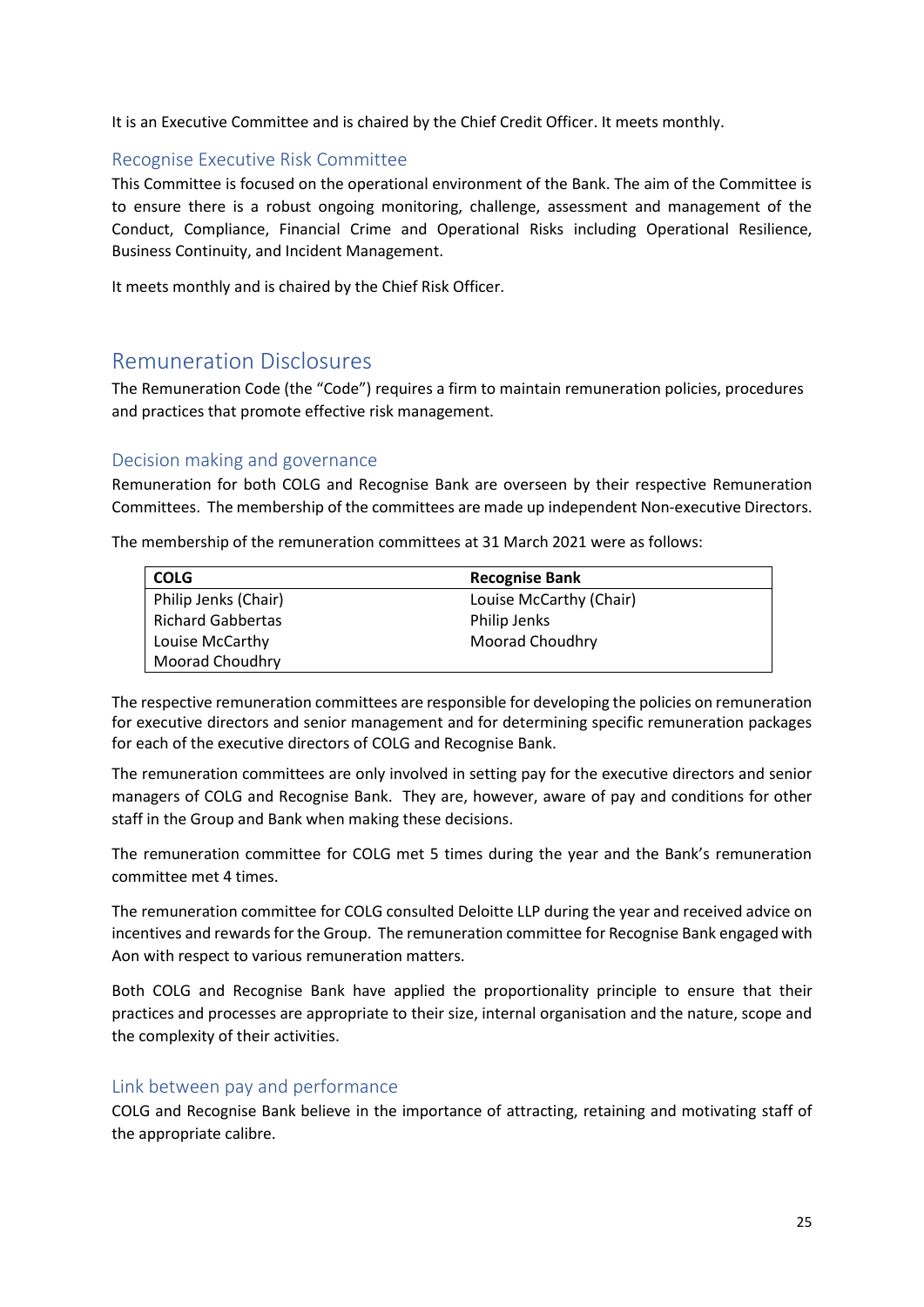The general principle for COLG and Recognise Bank is that staff will be paid a salary, plus benefits and they will be eligible for an annual discretionary bonus. Senior staff are entitled to participate in longterm incentive plans.

Salary increases and the payment of a discretionary bonus are both subject to good performance, corporate profitability and compliance with risk policies and risk appetite limits.

## <span id="page-25-0"></span>Code Staff Remuneration

The Code requires both the COLG and Recognise Bank to identify Material Risk Takers ("MRTs"), also known as Code staff. MRTs have activities which have a material impact on the firm's risk profile. COLG and Recognise Bank identified 24 MRTs in respect of the financial year ended 31 March 2021.

## <span id="page-25-1"></span>Material Risk Takers

The following have been identified as MRTs within both COLG and Recognise Bank:

- 1. All Executive and Non-Executive Directors of COLG and Recognise Bank;
- 2. All other employees of Recognise Bank who hold a Senior Management Function ("SMF"); and
- 3. All other MRTs not caught by 1 or 2 as per criteria outlined under MRT regulation (No 604/2014 of 4 March 2014 supplementing Directive 2013/36/EU).

During the financial year ended 31 March 2021, there were no other staff identified who are both highly remunerated and could have an impact on the risk profile of either COLG or Recognise Bank.

#### *Aggregate Remuneration Expenditure (MRTs) (£'000)*

|             | Recognise   |       |
|-------------|-------------|-------|
| <b>COLG</b> | <b>Bank</b> | Total |
|             |             |       |
| 795         | 2,398       | 3,193 |

*Breakdown of remuneration between Fixed and Variable amounts (£'000)*

|                | <b>Directors</b> | Other | Total |
|----------------|------------------|-------|-------|
|                |                  |       |       |
|                |                  |       |       |
| Number of MRTs | 14               | 10    | 24    |
|                |                  |       |       |
| Fixed          | 1,506            | 1,262 | 2,768 |
|                |                  |       |       |
| Variable       | 338              | 87    | 425   |
| Total          | 1,844            | 1,349 | 3,193 |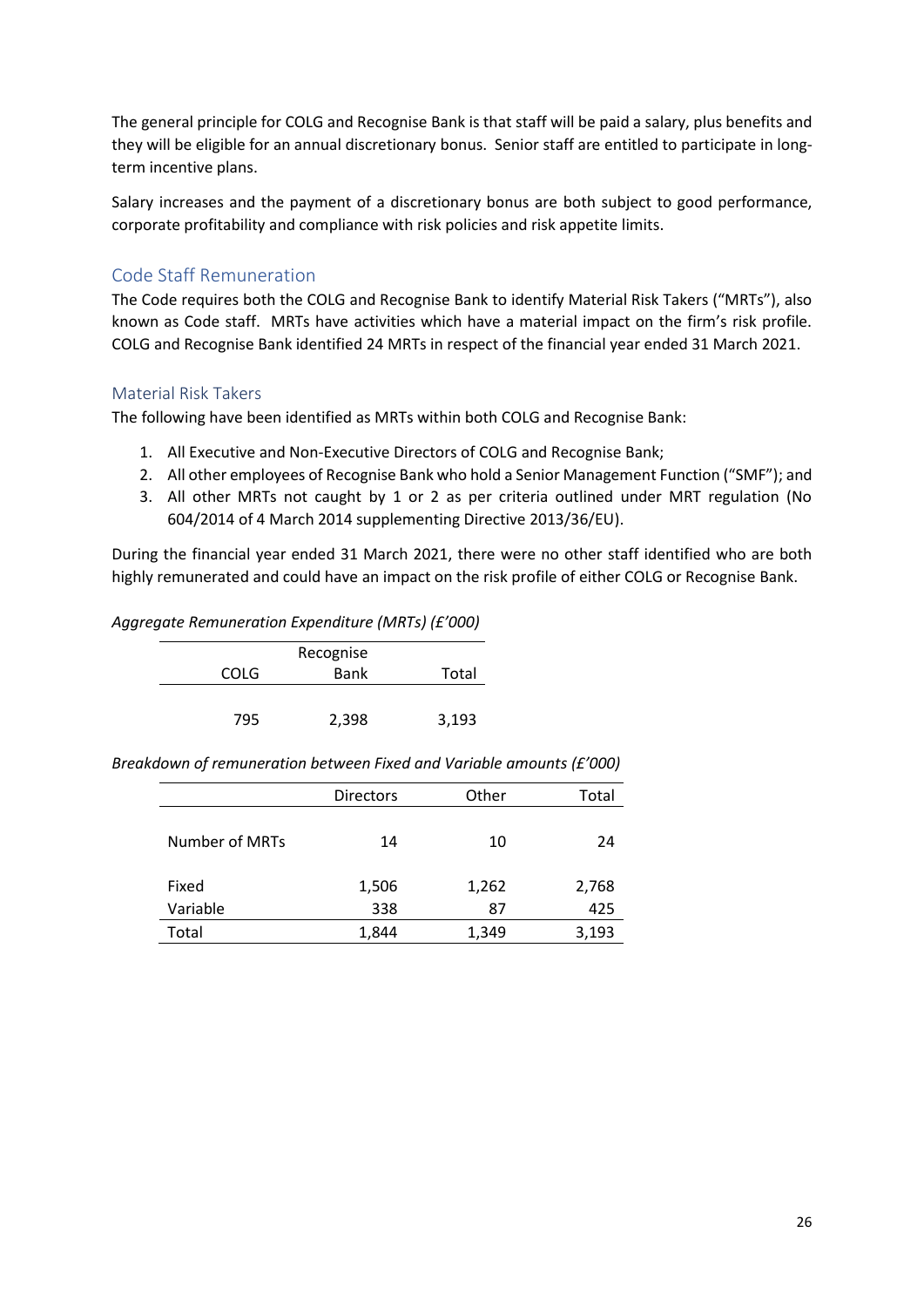#### <span id="page-26-0"></span>Appendix A – Own Funds Disclosures

The following table shows the composition of own funds and the key features of the Bank's capital instruments in the format prescribed under EU Regulation 1423/2013 and the disclosures adjusted accordingly where there is no requirement.

#### <span id="page-26-1"></span>Own funds disclosure template

|                |                                                                                                                                                                                                                                                   | Group<br>£'000 | <b>Bank</b><br>£'000 | <b>Regulation</b><br>(EU) No<br>575/2013<br><b>Article</b><br>Reference |
|----------------|---------------------------------------------------------------------------------------------------------------------------------------------------------------------------------------------------------------------------------------------------|----------------|----------------------|-------------------------------------------------------------------------|
|                | Common Equity Tier 1 (CET1) capital: instruments and reserves                                                                                                                                                                                     |                |                      |                                                                         |
| $\mathbf{1}$   | Capital instruments and the related share premium accounts                                                                                                                                                                                        | 84,390         | 40,141               | 26(1), 27,<br>28, 29                                                    |
|                | of which: Ordinary shares                                                                                                                                                                                                                         | 84,390         | 40,141               | <b>EBA list</b><br>26(3)                                                |
| $\overline{2}$ | Retained earnings                                                                                                                                                                                                                                 | (48, 652)      | (12, 790)            | 26(1)(c)                                                                |
| 3              | Accumulated other comprehensive income (and other reserves)                                                                                                                                                                                       | 3,648          | 55                   | 26(1)                                                                   |
| 3a             | Funds for general banking risk                                                                                                                                                                                                                    |                |                      | 26(1)(f)                                                                |
| 4              | Amount of qualifying items referred to in Article 484(3) and the<br>related other share premium accounts subject to phase out from<br>CET1                                                                                                        |                |                      | 486(2)                                                                  |
| 5              | Minority interests (amount allowed in consolidated CET1)                                                                                                                                                                                          |                |                      | 84                                                                      |
| 5a             | Independently reviewed interim profits net of any foreseeable<br>charge or dividend                                                                                                                                                               |                |                      | 26(2)                                                                   |
| 6              | Common Equity Tier 1 (CET1) capital before regulatory<br>adjustments                                                                                                                                                                              | 39,386         | 27,406               | Sum of<br>rows 1 to<br>5a                                               |
|                | Common Equity Tier 1 (CET1) capital: regulatory adjustments                                                                                                                                                                                       |                |                      |                                                                         |
| $\overline{7}$ | Additional value adjustments                                                                                                                                                                                                                      | (2,815)        | (7)                  | 34, 105                                                                 |
| 8              | Intangible assets (net of any related tax liability)                                                                                                                                                                                              | (1, 775)       | (1,028)              | $36(1)(b)$ ,<br>37                                                      |
| 9              | Empty set in the EU                                                                                                                                                                                                                               |                |                      |                                                                         |
| 10             | Deferred tax assets that rely on future profitability excluding those<br>arising from temporary differences (net of related tax liabilities<br>where the conditions of Article 38(3) are met)                                                     |                |                      | $36(1)(c)$ , 38                                                         |
| 11             | Fair value reserves related to gains and losses on cash flow hedges                                                                                                                                                                               |                |                      | 33(1)(a)                                                                |
| 12             | Negative amounts resulting from the calculation of expected loss<br>amounts                                                                                                                                                                       |                |                      | $36(1)(d)$ ,<br>40, 159                                                 |
| 13             | Any increase in equity that results from securitised assets                                                                                                                                                                                       |                |                      | 32(1)                                                                   |
| 14             | Gains or losses on liabilities valued at fair value resulting from<br>changes in own credit standing                                                                                                                                              |                |                      | 33(1)(b)                                                                |
| 15             | Defined-benefit pension fund assets                                                                                                                                                                                                               |                |                      | 36(1)(e), 41                                                            |
| 16             | Direct and indirect holdings by an institution of own CET1<br>instruments                                                                                                                                                                         |                |                      | $36(1)(f)$ , 42                                                         |
| 17             | Direct, indirect and synthetic holdings of the CET 1 instruments of<br>financial sector entities where those entities have reciprocal cross<br>holdings with the institution designed to inflate artificially the own<br>funds of the institution |                |                      | $36(1)(g)$ , 44                                                         |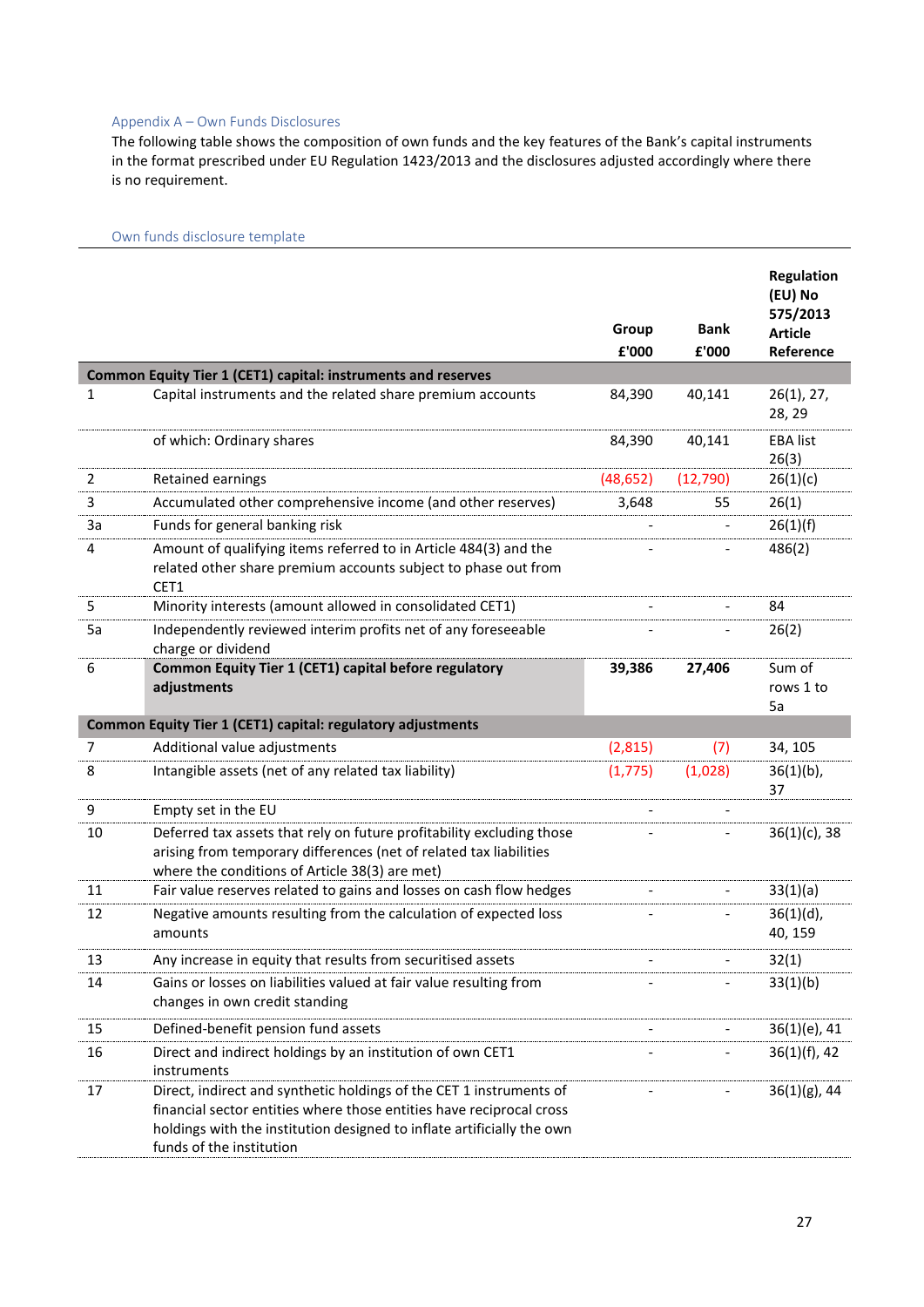| 18              | Direct, indirect and synthetic holdings by the institution of the<br>CET1 instruments of financial sector entities where the institution<br>does not have a significant investment in those entities (amount<br>above 10% threshold and net of eligible short positions) |                          |                          | $36(1)(h)$ ,<br>43, 45, 46,<br>49(2) & (3),<br>79                 |
|-----------------|--------------------------------------------------------------------------------------------------------------------------------------------------------------------------------------------------------------------------------------------------------------------------|--------------------------|--------------------------|-------------------------------------------------------------------|
| 19              | Direct, indirect and synthetic holdings by the institution of the<br>CET1 instruments of financial sector entities where the institution<br>has a significant investment in those entities (amount above 10%<br>threshold and net of eligible short positions)           |                          |                          | 36(1)(i), 43,<br>45,47,<br>$48(1)(b)$ ,<br>49(1) to<br>$(3)$ , 79 |
| 20              | Empty set in the EU                                                                                                                                                                                                                                                      |                          |                          |                                                                   |
| 20a             | Exposure amount of the following items which qualify for a RW of<br>1,250%, where the institution opts for the deduction alternative                                                                                                                                     |                          |                          | 36(1)(k)                                                          |
| 20 <sub>b</sub> | of which: qualifying holdings outside the financial sector                                                                                                                                                                                                               |                          |                          | $36(1)(k)(i)$ ,<br>89 to 91                                       |
| 20c             | of which: securitisation positions                                                                                                                                                                                                                                       | $\overline{\phantom{a}}$ | $\overline{\phantom{a}}$ | 36(1)(k)(ii),<br>$243(1)(b)$ ,<br>$244(1)(b)$ ,<br>258            |
| 20d             | of which: free deliveries                                                                                                                                                                                                                                                |                          |                          | 36(1)(k)(iii),<br>379(3)                                          |
| 21              | Deferred tax assets arising from temporary differences (amount<br>above 10% threshold, net of related tax liability where the<br>conditions in Article 38(3) are met)                                                                                                    |                          |                          | $36(1)(c)$ ,<br>38, 48(1)(a)                                      |
| 22              | Amount exceeding the 15% threshold                                                                                                                                                                                                                                       |                          |                          | 48(1)                                                             |
| 23              | of which: direct and indirect holdings by the institution of the CET1<br>instruments of financial sector entities where the institution has a<br>significant investment in those entities                                                                                |                          |                          | $36(1)(i)$ ,<br>48(1)(b)                                          |
| 24              | Empty set in the EU                                                                                                                                                                                                                                                      |                          |                          |                                                                   |
| 25              | of which: deferred tax assets arising from temporary differences                                                                                                                                                                                                         |                          |                          | $36(1)(c)$ ,<br>38, 48(1)(a)                                      |
| 25a             | Losses for the current financial year                                                                                                                                                                                                                                    |                          |                          | 36(1)(a)                                                          |
| 25 <sub>b</sub> | Foreseeable tax charges relating to CET1 items                                                                                                                                                                                                                           |                          |                          | 36(1)(1)                                                          |
| 27              | Qualifying AT1 deductions that exceed the AT1 capital of the<br>institution                                                                                                                                                                                              |                          |                          | 36(1)(j)                                                          |
| 28              | Total regulatory adjustments to Common Equity Tier 1 (CET1)                                                                                                                                                                                                              | (4,590)                  | (1,035)                  | Sum of<br>rows 7 to<br>20a, 21, 22,<br>25a to 27                  |
| 29              | <b>Common Equity Tier 1 (CET1) capital</b>                                                                                                                                                                                                                               | 34,796                   | 26,371                   | Row 6<br>minus row<br>28                                          |
|                 | <b>Additional Tier 1 (AT1) capital: instruments</b>                                                                                                                                                                                                                      |                          |                          |                                                                   |
| 30              | Capital instruments and the related share premium accounts                                                                                                                                                                                                               |                          |                          | 51, 52                                                            |
| 31              | of which: classified as equity under applicable accounting<br>standards                                                                                                                                                                                                  |                          |                          |                                                                   |
| 32              | of which: classified as liabilities under applicable accounting<br>standards                                                                                                                                                                                             |                          |                          |                                                                   |
| 33              | Amount of qualifying items referred to in Article 484(4) and the<br>related share premium accounts subject to phase out from AT1                                                                                                                                         |                          |                          | 486(3)                                                            |
| 34              | Qualifying Tier 1 capital included in consolidated AT1 capital<br>(including minority interests not included in row 5) issued by<br>subsidiaries and held by third parties                                                                                               |                          |                          | 85, 86                                                            |
|                 |                                                                                                                                                                                                                                                                          |                          |                          |                                                                   |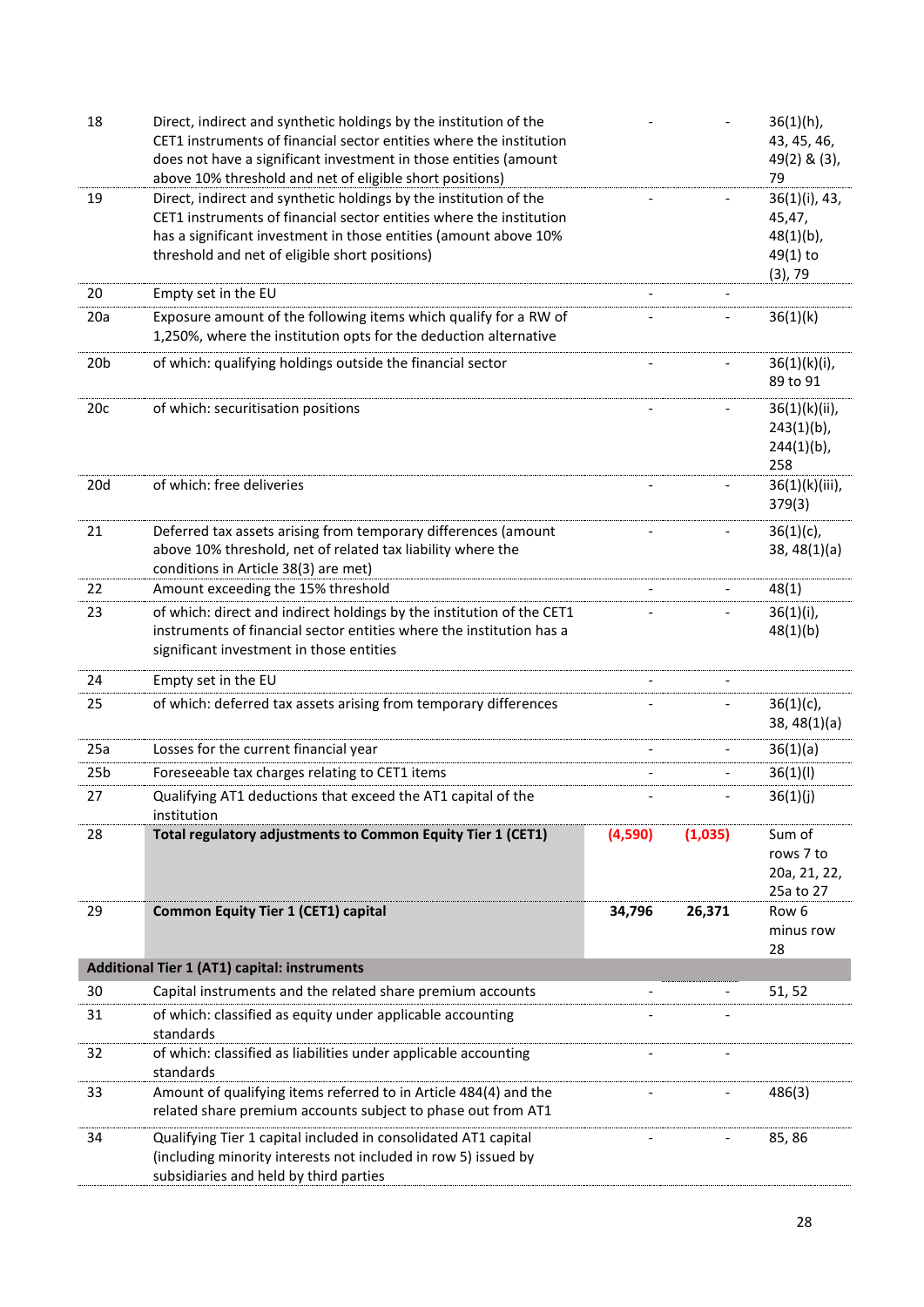| 35 | of which: instruments issued by subsidiaries subject to phase out                                                                                                                                                                                    |        |        | 486(3)                          |
|----|------------------------------------------------------------------------------------------------------------------------------------------------------------------------------------------------------------------------------------------------------|--------|--------|---------------------------------|
| 36 | Additional Tier 1 (AT1) capital before regulatory adjustments                                                                                                                                                                                        |        |        | Sum of<br>rows 30, 33<br>and 34 |
|    | Additional Tier 1 (AT1) capital: regulatory adjustments                                                                                                                                                                                              |        |        |                                 |
| 37 | Direct and indirect holdings by an institution of own AT1<br>instruments                                                                                                                                                                             |        |        | $52(1)(b)$ ,<br>56(a), 57       |
| 38 | Direct, indirect and synthetic holdings of the AT1 instruments of<br>financial sector entities where those entities have reciprocal cross<br>holdings with the institution designed to inflate artificially the own<br>funds of the institution      |        |        | 56(b), 58                       |
| 39 | Direct, indirect and synthetic holdings of the AT1 instruments of<br>financial sector entities where the institution does not have a<br>significant investment in those entities (amount above 10%<br>threshold and net of eligible short positions) |        |        | 56(c), 59,<br>60,79             |
| 40 | Direct, indirect and synthetic holdings by the institution of the AT1<br>instruments of financial sector entities where the institution has a<br>significant investment in those entities (net of eligible short<br>positions)                       |        |        | 56(d), 59,<br>79                |
| 41 | Empty set in the EU                                                                                                                                                                                                                                  |        |        |                                 |
| 42 | Qualifying T2 deductions that exceed the T2 capital of the<br>institution                                                                                                                                                                            |        |        | 56(e)                           |
| 43 | Total regulatory adjustments to Additional Tier 1 (AT1) capital                                                                                                                                                                                      |        |        | Sum of<br>rows 37 to<br>42      |
| 44 | <b>Additional Tier 1 (AT1) capital</b>                                                                                                                                                                                                               |        |        | Row 36<br>minus row<br>43       |
| 45 | Tier 1 capital (T1 = CET1 + AT1)                                                                                                                                                                                                                     | 34,796 | 26,371 | Sum of row<br>29 and row<br>44  |
|    | Tier 2 (T2) capital: instruments and provisions                                                                                                                                                                                                      |        |        |                                 |
| 46 | Capital instruments and the related share premium accounts                                                                                                                                                                                           |        |        | 62, 63                          |
| 47 | Amount of qualifying items referred to in Article 484(5) and the<br>related share premium accounts subject to phase out from T2                                                                                                                      |        |        | 486(4)                          |
| 48 | Qualifying own funds instruments included in consolidated T2<br>capital (including minority interests and AT1 instruments not<br>included in rows 5 or 34) issued by subsidiaries and held by third<br>parties                                       |        |        | 87,88                           |
| 49 | of which: instruments issued by subsidiaries subject to phase out                                                                                                                                                                                    |        |        | 486(4)                          |
| 50 | Credit risk adjustments                                                                                                                                                                                                                              |        |        | $62(c)$ & (d)                   |
| 51 | Tier 2 (T2) capital before regulatory adjustments                                                                                                                                                                                                    |        |        |                                 |
|    | Tier 2 (T2) capital: regulatory adjustments                                                                                                                                                                                                          |        |        |                                 |
| 52 | Direct and indirect holdings by an institution of own T2<br>instruments and subordinated loans                                                                                                                                                       |        |        | 63(b)(i),<br>66(a), 67          |
| 53 | Holdings of the T2 instruments and subordinated loans of financial<br>sector entities where those entities have reciprocal cross holdings                                                                                                            |        |        | 66(b), 68                       |
|    | with the institution designed to inflate artificially the own funds of<br>the institution                                                                                                                                                            |        |        |                                 |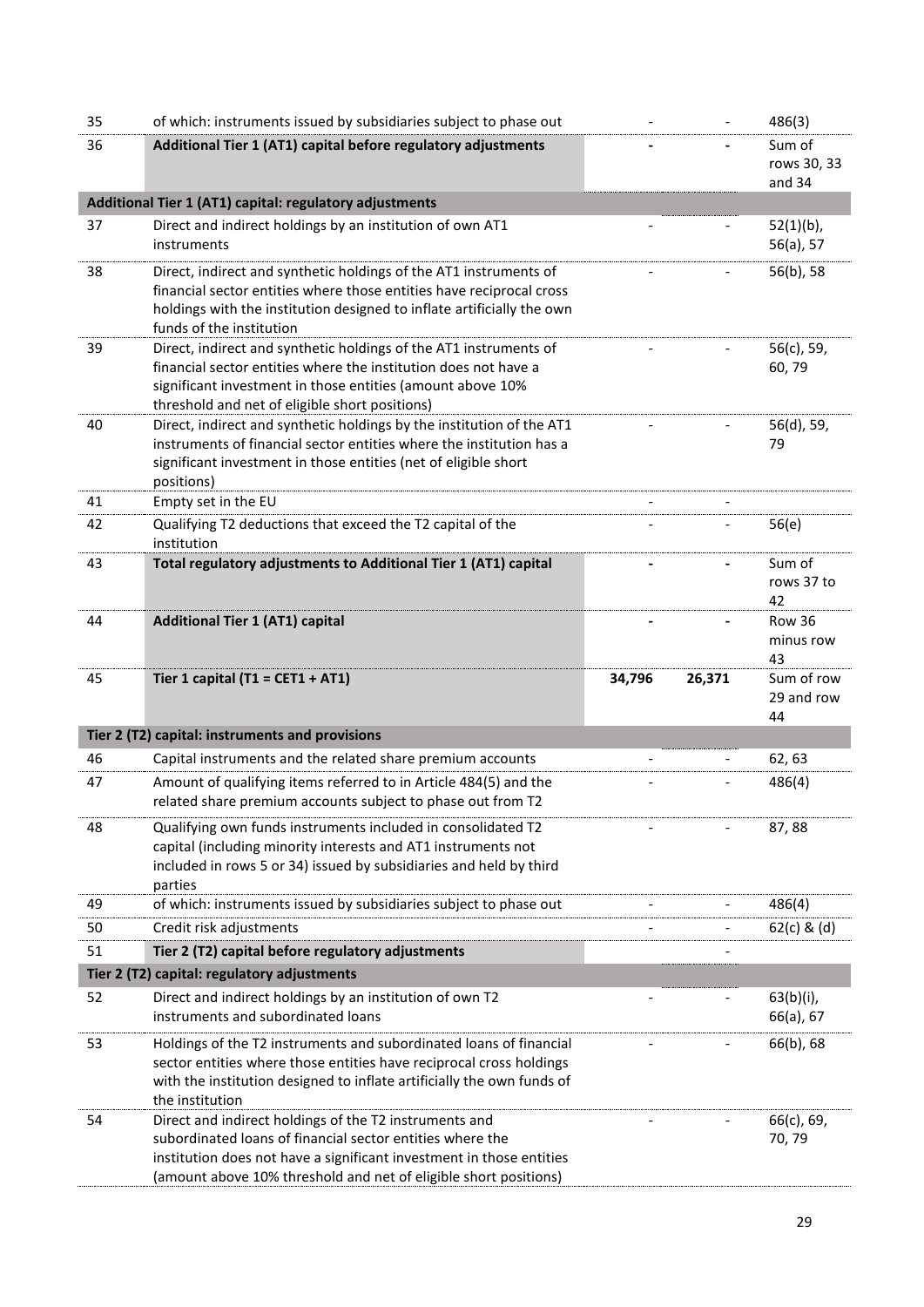| 55  | Direct and indirect holdings by the institution of the T2<br>instruments and subordinated loans of financial sector entities<br>where the institution has a significant investment in those entities                                                                                                      |                          |        | 66(d), 69,<br>79                                             |
|-----|-----------------------------------------------------------------------------------------------------------------------------------------------------------------------------------------------------------------------------------------------------------------------------------------------------------|--------------------------|--------|--------------------------------------------------------------|
| 56  | (net of eligible short positions)<br>Empty set in the EU                                                                                                                                                                                                                                                  |                          |        |                                                              |
| 57  | Total regulatory adjustments to Tier 2 (T2) capital                                                                                                                                                                                                                                                       |                          |        | Sum of<br>rows 52 to<br>56                                   |
| 58  | Tier 2 (T2) capital                                                                                                                                                                                                                                                                                       |                          |        | Row 51<br>minus row<br>57                                    |
| 59  | Total capital (TC = $T1 + T2$ )                                                                                                                                                                                                                                                                           | 34,796                   | 26,371 | Sum of row<br>45 and row<br>58                               |
| 60  | <b>Total risk weighted assets</b>                                                                                                                                                                                                                                                                         | 49,732                   | 33,440 |                                                              |
|     | <b>Capital ratios and buffers</b>                                                                                                                                                                                                                                                                         |                          |        |                                                              |
| 61  | Common Equity Tier 1 (as a percentage of total risk exposure<br>amount)                                                                                                                                                                                                                                   | 69.97%                   | 78.86% | 92(2)(a)                                                     |
| 62  | Tier 1 (as a percentage of total risk exposure amount)                                                                                                                                                                                                                                                    | 69.97%                   | 78.86% | 92(2)(b)                                                     |
| 63  | Total capital (as a percentage of total risk exposure amount)                                                                                                                                                                                                                                             | 69.97%                   | 78.86% | 92(2)(c)                                                     |
| 64  | Institution specific buffer requirement (CET1 requirement in<br>accordance with article 92(1)(a) plus capital conservation and<br>countercyclical buffer requirements, plus systemic risk buffer, plus<br>systemically important institution buffer expressed as a<br>percentage of risk exposure amount) | 2.50%                    | 2.50%  | CRD 128,<br>129, 130,<br>131, 133                            |
| 65  | of which: capital conservation buffer requirement                                                                                                                                                                                                                                                         | 2.50%                    | 2.50%  |                                                              |
| 66  | of which: countercyclical buffer requirement                                                                                                                                                                                                                                                              | 0.00%                    | 0.00%  |                                                              |
| 67  | of which: systemic risk buffer requirement                                                                                                                                                                                                                                                                | 0.00%                    | 0.00%  |                                                              |
| 67a | of which: Global Systemically Important Institution (G-SII) or Other<br>Systemically Important Institution (O-SII) buffer                                                                                                                                                                                 | 0.00                     | 0.00%  |                                                              |
| 68  | Common Equity Tier 1 available to meet buffers (as a percentage<br>of risk exposure amount)                                                                                                                                                                                                               | 45%                      | 68%    | <b>CRD 128</b>                                               |
| 69  | [non relevant in EU regulation]                                                                                                                                                                                                                                                                           |                          |        |                                                              |
| 70  | [non relevant in EU regulation]                                                                                                                                                                                                                                                                           |                          |        |                                                              |
| 71  | [non relevant in EU regulation]                                                                                                                                                                                                                                                                           |                          |        |                                                              |
|     | Amounts below the thresholds for deduction (before risk weighting)                                                                                                                                                                                                                                        |                          |        |                                                              |
| 72  | Direct and indirect holdings of the capital of financial sector<br>entities where the institution does not have a significant<br>investment in those entities (amount below 10% threshold and net<br>of eligible short positions)                                                                         |                          |        | $36(1)(h)$ ,<br>46, 45,<br>56(c), 59,<br>60, 66(c),<br>69,70 |
| 73  | Direct and indirect holdings by the institution of the CET1<br>instruments of financial sector entities where the institution has a<br>significant investment in those entities (amount below 10%<br>threshold and net of eligible short positions)                                                       |                          |        | 36(1)(i), 45,<br>48                                          |
| 74  | Empty set in the EU                                                                                                                                                                                                                                                                                       | $\overline{\phantom{a}}$ |        |                                                              |
| 75  | Deferred tax assets arising from temporary differences (amount<br>below 10% threshold, net of related tax liability where the<br>conditions in Article 38(3) are met)                                                                                                                                     |                          |        | $36(1)(c)$ ,<br>38, 48                                       |
|     | Applicable caps on the inclusion of provisions in Tier 2                                                                                                                                                                                                                                                  |                          |        |                                                              |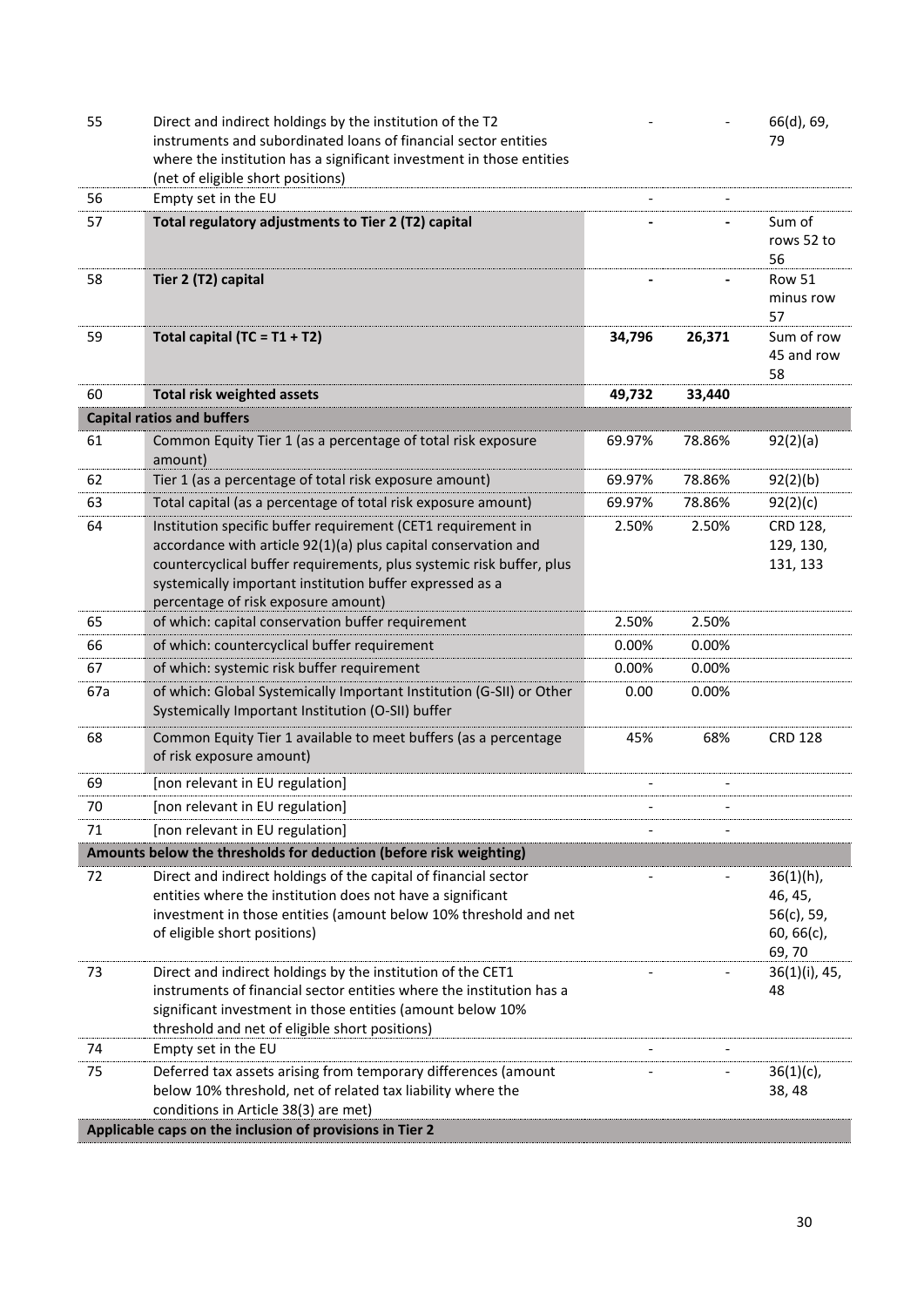| 76 | Credit risk adjustments included in T2 in respect of exposures<br>subject to standardised approach (prior to the application of the<br>cap)           |  | 62                         |
|----|-------------------------------------------------------------------------------------------------------------------------------------------------------|--|----------------------------|
| 77 | Cap on inclusion of credit risk adjustments in T2 under<br>standardised approach                                                                      |  | 62                         |
| 78 | Credit risk adjustments included in T2 in respect of exposures<br>subject to internal ratings-based approach (prior to the application<br>of the cap) |  | 62                         |
| 79 | Cap for inclusion of credit risk adjustments in T2 under internal<br>ratings-based approach                                                           |  | 62                         |
|    | Capital instruments subject to phase-out arrangements (only applicable between 1 Jan 2014 and 1 Jan 2022)                                             |  |                            |
| 80 | -- Current cap on CET1 instruments subject to phase out<br>arrangements                                                                               |  | 484(3),<br>486(2) &<br>(5) |
| 81 | -- Amount excluded from CET1 due to cap (excess over cap after<br>redemptions and maturities)                                                         |  | 484(3),<br>486(2) &<br>(5) |
| 82 | -- Current cap on AT1 instruments subject to phase out<br>arrangements                                                                                |  | 484(4),<br>486(3) &<br>(5) |
| 83 | -- Amount excluded from AT1 due to cap (excess over cap after<br>redemptions and maturities)                                                          |  | 484(4),<br>486(3) &<br>(5) |
| 84 | -- Current cap on T2 instruments subject to phase out<br>arrangements                                                                                 |  | 484(5),<br>486(4) &<br>(5) |
|    |                                                                                                                                                       |  |                            |

#### <span id="page-30-0"></span>Own funds disclosure template

|                                                                                                                                           | COLG                     | Recognise              |
|-------------------------------------------------------------------------------------------------------------------------------------------|--------------------------|------------------------|
| Issuer                                                                                                                                    | City of London Group PLC | Recognise Bank Limited |
| Unique identifier                                                                                                                         | GB00BD9GS058             | N/a                    |
| Governing law(s) of the instrument                                                                                                        | English                  | English                |
| <b>Regulatory treatment</b>                                                                                                               |                          |                        |
| <b>Transitional CRR rules</b>                                                                                                             | CET1                     | CET1                   |
| <b>Post-transitional CRR rules</b>                                                                                                        | CET1                     | CET1                   |
| Eligible at solo/(sub-)consolidated/solo & (sub)<br>consolidated                                                                          | Consolidated             | Solo                   |
| Instrument type (types to be specified by each<br>jurisdiction)                                                                           | <b>Ordinary Shares</b>   | <b>Ordinary Shares</b> |
| Amount recognised in regulatory capital (currency in<br>million, as of capital (currency in million, as of most recent<br>reporting date) | £84.390                  | £40.141                |
| Nominal amount of instrument                                                                                                              | £0.02                    | £1.00                  |
| Issue price                                                                                                                               | Various                  | Various                |
| Redemption price                                                                                                                          | N/a                      | N/a                    |
| Accounting classification                                                                                                                 | Equity                   | Equity                 |
| Original date of issuance                                                                                                                 | Various                  | Various                |
| Perpetual or dated                                                                                                                        | Perpetual                | Perpetual              |
| Original maturity date                                                                                                                    | N/a                      | N/a                    |
| Issuer call subject to prior supervisory approval                                                                                         | N/a                      | N/a                    |